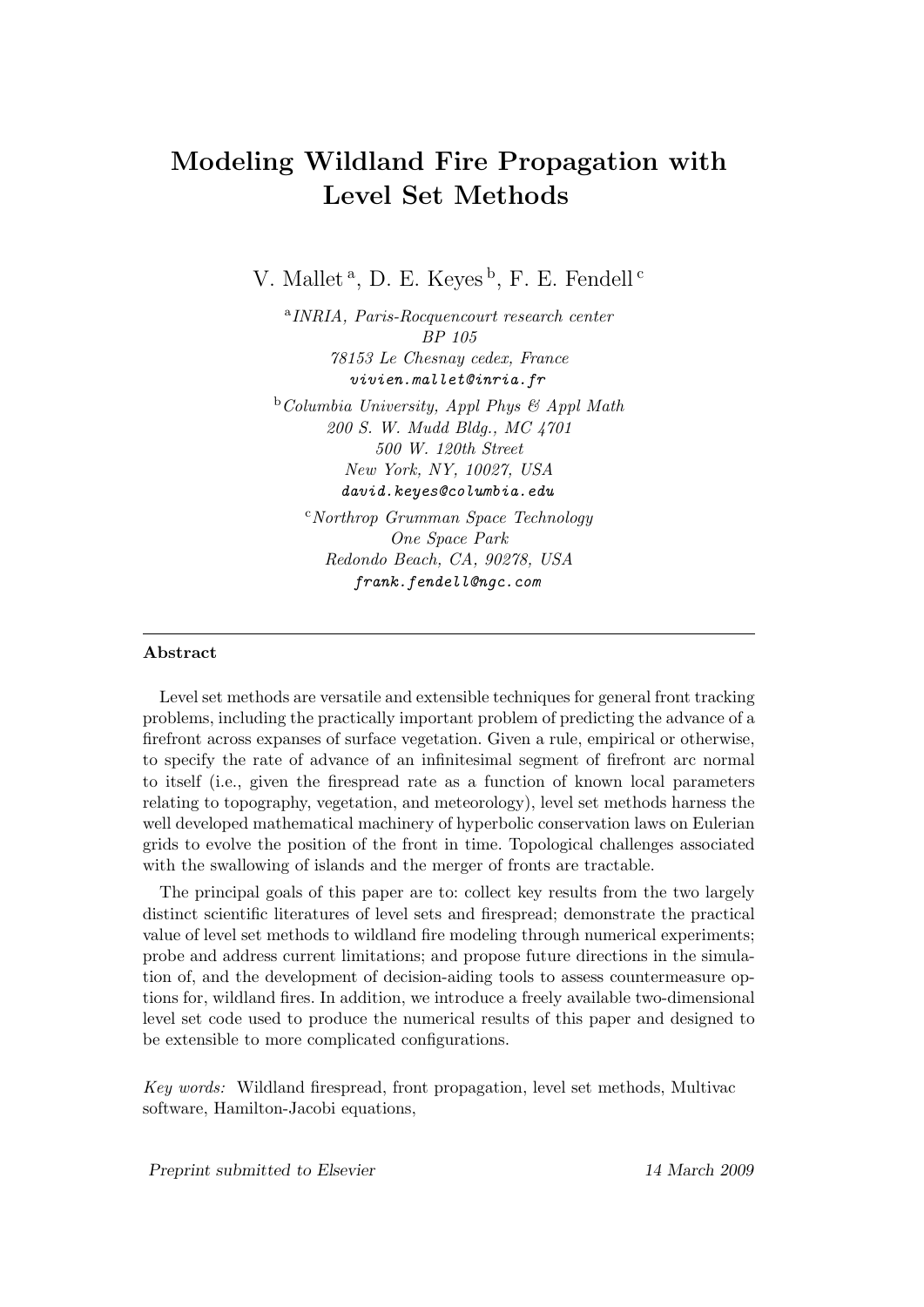# 1 Introduction

Wildland fire modeling has received attention for decades, due to the sometimes disastrous consequences of large fires, and the tremendous costs of often ineffectual, possibly even counterproductive firefighting [1]. For the practically important scenario of wind-aided firespread, one seeks a computationally efficient model, useful not only offline (for pre-crisis planning, e.g., placement of access roads, firebreaks, and reservoirs, and scoping of fuel-reduction burning, and post-crisis review, e.g., personnel training, litigation), but also during a crisis (i.e., real-time guidance for evacuation and firefighting). For computational efficiency, such that the benefits of ensemble forecasting [2] are readily accessible from a model, advantage should be taken of the inherent scale separation of: (1) the kilometer-and-larger, landscape-dominated scales of the local atmospheric dynamics; and (2) the one-meter-and-smaller scales of the local combustion dynamics. Even with advanced techniques and access to exceptional contemporary computing facilities, numerical simulations (of turbulent flows) that proceed from fundamental principles are challenged to resolve accurately in real time phenomena with spatial scales spanning much more than two orders of magnitude [H.R. Baum, private communication]. Thus, the feasibility of a direct numerical simulation encompassing the multivaried processes of wildland fire propagation [3] may be decades off [4]. Moreover, at least many attempts (albeit usually problematic) at parameterization of subgridscale phenomena in terms of gridscale variables have been undertaken by meteorologists for cumulus convection, turbulent transport, and radiative transfer. However, meteorologists have extremely limited experience with the parameterization of combustion dynamics for weather-dependent wildland firespread; even if such parameterization be possible, it remains unknown. Furthermore, data collection in wildland fires is so piecemeal, irregular, and of uncertain accuracy that, for many years to come, the data better suit reinitialization of a simplistic model than assimilation into an ongoing calculation with a highly detailed model.

Accordingly, in this study, attention is focused on a minimalist treatment of the firefront, idealized as an interface between expanses of burned and unburned vegetation. This treatment is consistent with the typically limited, only gross characterization available for the vegetation at issue, since the vagaries of ignition events are difficult to anticipate, and maintaining an updated inventory for the huge area of wildlands in (say) the USA is daunting. This simplistic interfacial approach to the fire dynamics, easily executed in minutes on a laptop given the requisite meteorological and other input fields, reserves computational resources for the difficult, more critical, and mostly yet-to-be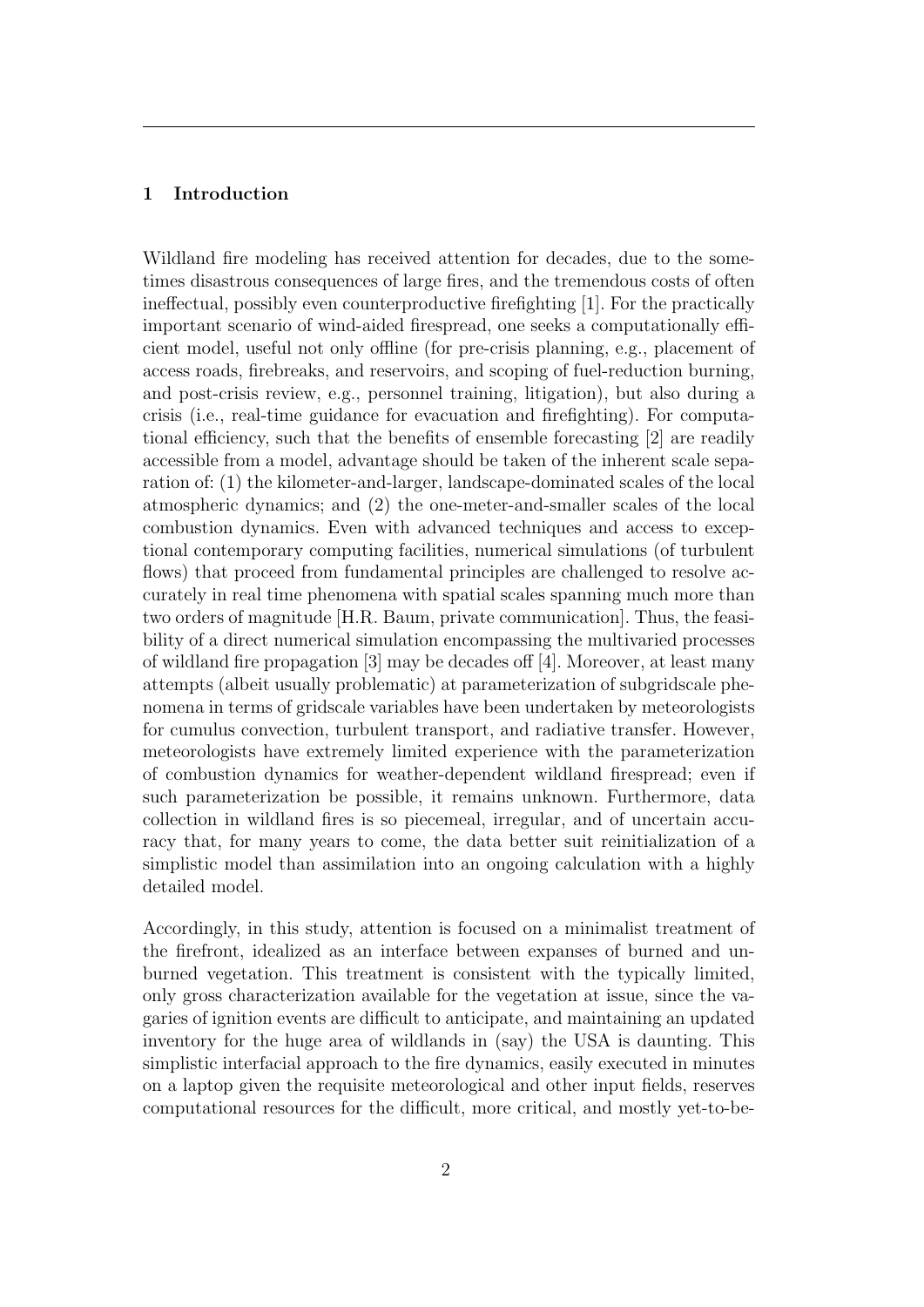undertaken landscape-scale weather forecasting targeted for real-time wildfire applications.

The upshot is that simple persistence models are adopted for the wind field (and thermodynamic variables) in the study undertaken here. Also, attention is limited to a one-way interaction between the meteorology and the firespread, though future extension to two-way interaction by use of an iterative procedure may be envisioned. Simplistic modeling still may provide the key macroscopic fire behavior sufficiently accurately for practical purposes (including estimates of smoke and pollutant generation), even for circumstances for which the simplification is not formally justifiable. In fact, observational data of wind-aided firefront progression in wildland are today typically sparse, so that not much more than the output of a simplistic model can be meaningfully validated and tuned. Moreover, the use of relevant mathematical methods to perform model selection, to carry out efficient parameter estimation, and to account for the uncertainty in predictions is facilitated by focusing on less detailed models with fewer parameters. In this paper, we mainly address the first step, which is to achieve proper forward simulations.

One of the most widely used models was devised by Rothermel [5] to predict the rate of firespread, with focus on the head of a wind-aided fire. Because predictions of the Rothermel treatment have been found to be at odds with some observations, efforts to improve this spatially one-dimensional semi-empirical treatment, and to supplement the data upon which it is based, have been undertaken, especially in recent years [6]. Extension from a focus exclusively on the head of the fire seeks to evolve the configuration of the entire fire perimeter, possibly of multiple fire perimeters. In this study, and typically, the firefront, even a moderate fraction of an hour after a localized ignition in fire-prone vegetation, is taken to be a closed curve projected on a plane (the ground may not be flat). Such simulations of firespread have been performed [7] with the so-called marker technique, which discretizes a front into a set of marker particles, and advances the front through updates of the particle positions. Parenthetically, as a problematic step, the updating by Finney takes each marker on the front to evolve identically to an idealization of how a front evolves from a single isolated ignition site in an unbounded expanse of vegetation, in the presence of a wind. In any case, even though applied projects have supported software development [7], still from a computational point of view, only a few, largely equivalent methodological developments have been undertaken [e.g. 8]. In this paper, we apply *level set methods* [9; 10] to calculate firefront evolution.

In Section 2, we introduce wildland firespread models, especially a semiempirical, equilibrium-type model proposed in [11] for wind-aided firespread across surface-layer, chaparral-type, burning-prone vegetation. (In commonly adopted equilibrium-type models, the firespread rate depends on only the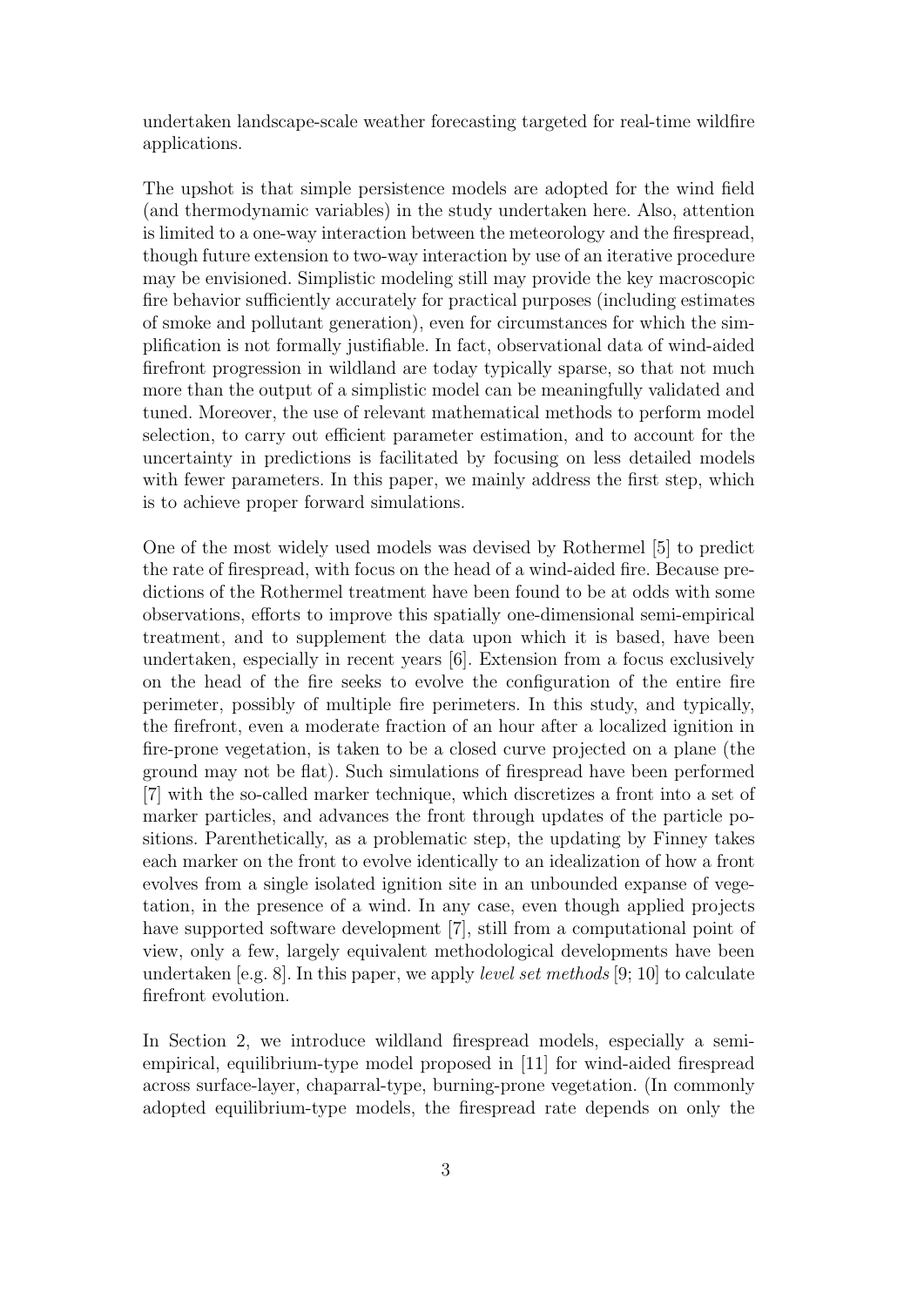parametric values holding locally and instantaneously, so the firespread rate is taken to adjust indefinitely rapidly to any temporal and spatial change.) Section 3 provides a brief introduction to level set methods. Section 4 describes the Multivac level set package that has been applied in this paper to the firespread problem. A quick description of its performance is presented in Section 5. Finally, results of firespread simulations with different idealized environmental conditions are reported in Section 6.

## 2 Front Propagation Functions for Wildland Fires

Even if theory and/or measurement furnished complete, perfect knowledge of the topography, vegetation, and meteorology at a site at a given time (e.g., furnished the locally pertinent values of all parameters in functional forms capable of representing these three types of input), still one currently possesses very incomplete, imperfect knowledge of the "rules" that would yield the physically observed rate of firespread from the input. Achieving knowledge of firespread "rules" sufficiently accurate for practical purposes may well lag emplacing means for observing and collecting exhaustive input data.

As already noted, a fire-growth simulation system such as FARSITE [7] seems unlikely to reach its potential as long as it seeks to describe the rate of firespread at all orientations to the direction of the sustained low-level ambient wind from spread-rate modeling focused on the direction of the wind  $[e.g. 5]$ . On the other hand, posing a different rule for the spread rate at every possible orientation to the wind defeats the goal of simplicity.

## 2.1 Wind-aided wildland fire spread

Fendell and Wolff [11] addressed this dilemma in developing a model dedicated to wind-aided wildland fires that spread rapidly over level terrain with dry, moderately sparse fuel, taken here to be uniformly distributed to permit concentration on wind effects. Parenthetically, for consistency with modeling in which the firefront is idealized as an interface moving according to a semiempirical rule, only a minimal amount of information about the surface-layer fuel is required, mainly the mass loading consumed with firefront passage ("available"-fuel loading).

The Fendell and Wolff model focuses on front velocities at the rear of the front (where propagation is against the wind), at the head of the front (where propagation is with the wind), and on the flanks (where propagation is across the wind direction) – see Figure 1. The firespread velocities primarily depend on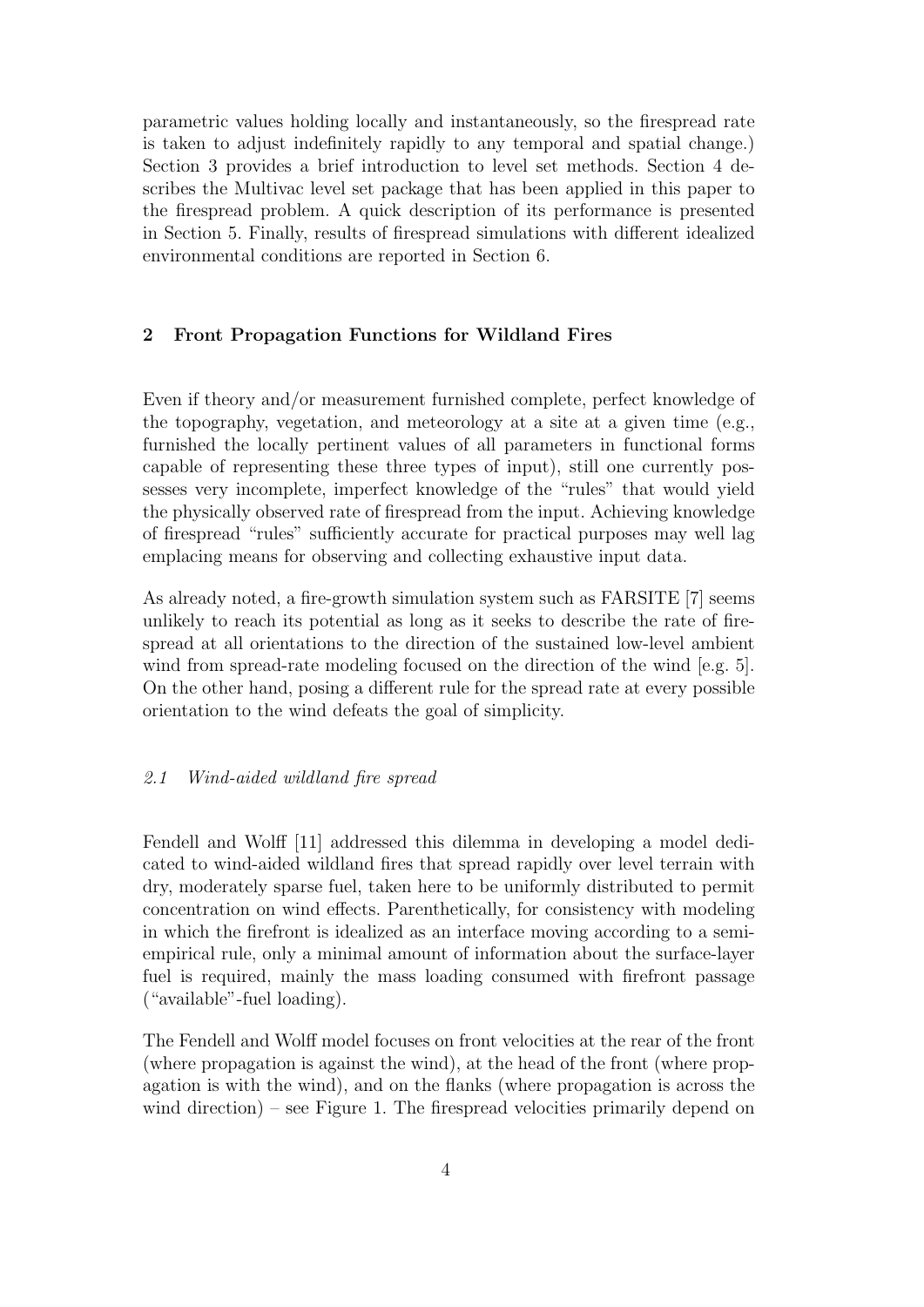

Fig. 1. Fendell and Wolff model introduces velocities at the rear (against the wind), at the head (in the wind direction) and at the flanks. [11]

the wind velocity  $U$ . At the rear, the front advances relatively slowly against the oncoming wind, since hot combustion products tend to be blown over an already burned area. The velocity at the rear is denoted  $\varepsilon(U)$ . At the head, the velocity  $h(U)$  is relatively large, since hot combustion products tend to be blown over a yet-to-burn area, in which discrete fuel elements are heated toward ignition by convective-conductive transfer. Both analytic modeling and laboratory experiments have shown that  $h(U)$  is roughly proportional to  $\sqrt{U}$ [12]. At the flanks, the (spread-aiding) wind component along the normal to the front is zero, but observationally the front advances faster than in the absence of wind, at the rate  $f(U)$ . As a speculation, a more meticulous treatment would find that, at the nominal flank, the configuration is convoluted, and firespread is alternately with and against the wind. Of course, were the wind direction constant, limiting attention to the head would seem adequate, but, in fact, change in wind direction may (rapidly) result in an interchange of the locations of the flank and head – an interchange sometimes associated with tragic consequence for firefighters.

The velocities (the terminology henceforth adopted, for brevity, in place of firespread rates) proposed in [11] are

$$
\varepsilon(U) = \varepsilon_0 \exp(-\varepsilon_1 U), \quad f(U) = \varepsilon_0 + c_1 U \exp(-c_2 U), \quad h(U) = \varepsilon_0 + a\sqrt{U}, \tag{1}
$$

where  $\varepsilon_0$ ,  $\varepsilon_1$ ,  $c_2$  and a are parameters (with readily inferred dimensionality) depending on the mass loading of fuel and other parameters characterizing the fuel bed, but independent of U.

The velocity is then provided at any point on the front through a "trigono-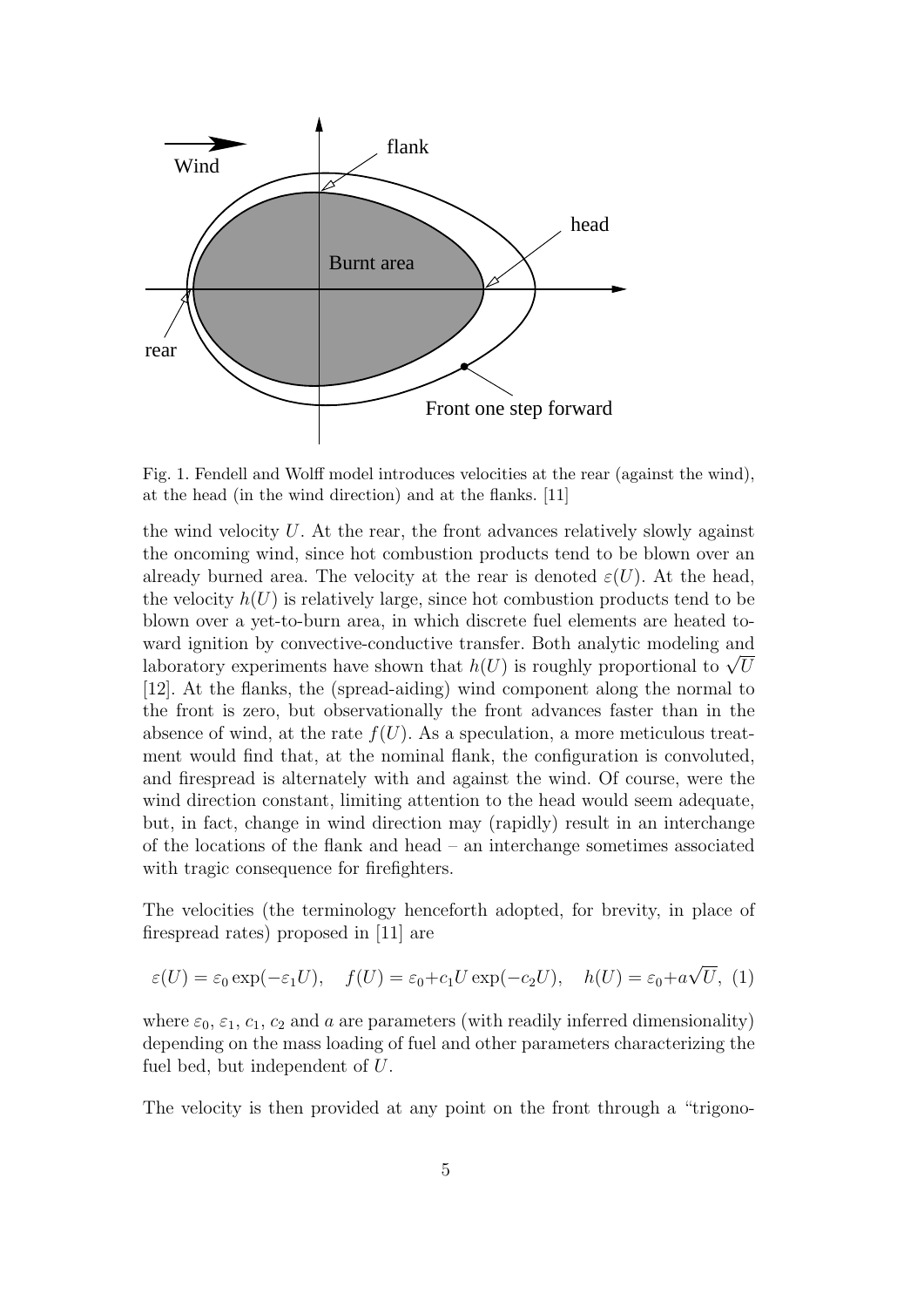metric interpolation":

$$
F(U, \theta) = f(U \sin^{m} \theta) + h(U \cos^{n} \theta) \quad \text{if } |\theta| \leq \frac{\pi}{2},
$$
  

$$
F(U, \theta) = f(U \sin^{m} \theta) + \varepsilon(U \cos^{2} \theta) \quad \text{if } |\theta| > \frac{\pi}{2},
$$
 (2)

where  $\theta$  is the angle between the wind direction and the normal to the front. The parameters  $m$  and  $n$  relate to the trigonometric interpolation among the locally firespread-rate expressions for the head, flanks, and rear. The assignment is empirical, and, at present, based on plausibility (i.e., qualitative recovery of photographic monitoring of field tests). We set  $m = 2$ . In this paper, parameter  $n$  is set to 3 and is found to be significant since it determines the overall shape of the front from the flanks to the head.

To summarize, the velocity is, for all  $U \geq 0$  and  $\theta \in ]-\pi, \pi]$ ,

$$
F(U, \theta) = \varepsilon_0 + c_1 U \sin^2 \theta \exp\left(-c_2 U \sin^2 \theta\right) + \begin{cases} \varepsilon_0 + a \sqrt{U \cos^n \theta} & \text{if } |\theta| \le \frac{\pi}{2} \\ \varepsilon_0 \exp\left(-\varepsilon_1 U \cos^2 \theta\right) & \text{if } |\theta| > \frac{\pi}{2} \end{cases}
$$
 (3)

#### 2.2 Simplified model

Based on the numerical experiments carried out with the level set code Multivac (Section 4), the model (3) proposed in [11] has been modified. First, the parameter  $n$  has been set to 3 instead of 1. Second, the model has been simplified without losing its main features, primarily the overall shape of the firefront. The new model reads

$$
F(U, \theta) = \varepsilon_0 + a\sqrt{U\cos^n\theta} \quad \text{if } |\theta| \le \frac{\pi}{2},
$$
  

$$
F(U, \theta) = \varepsilon_0(\alpha + (1 - \alpha)|\sin\theta|) \quad \text{if } |\theta| > \frac{\pi}{2},
$$
 (4)

where  $\alpha \in [0, 1]$  is the ratio between the velocity at the rear  $(\alpha \varepsilon_0)$  and the velocity at the flanks ( $\varepsilon_0$ ). Velocities at the rear and at the flanks no longer depend on the wind, since their dependence on the wind speed is hard to model accurately and has little impact on the overall front location. The velocity at the head is the same as in the "full" model (3).

The simplified model is easier to tune, either via direct trials or with systematic methods for parameter estimation (which may require derivatives of the model with respect to its parameters). All results in this paper are for the simplified model. However, results for the "full" model would appear roughly the same.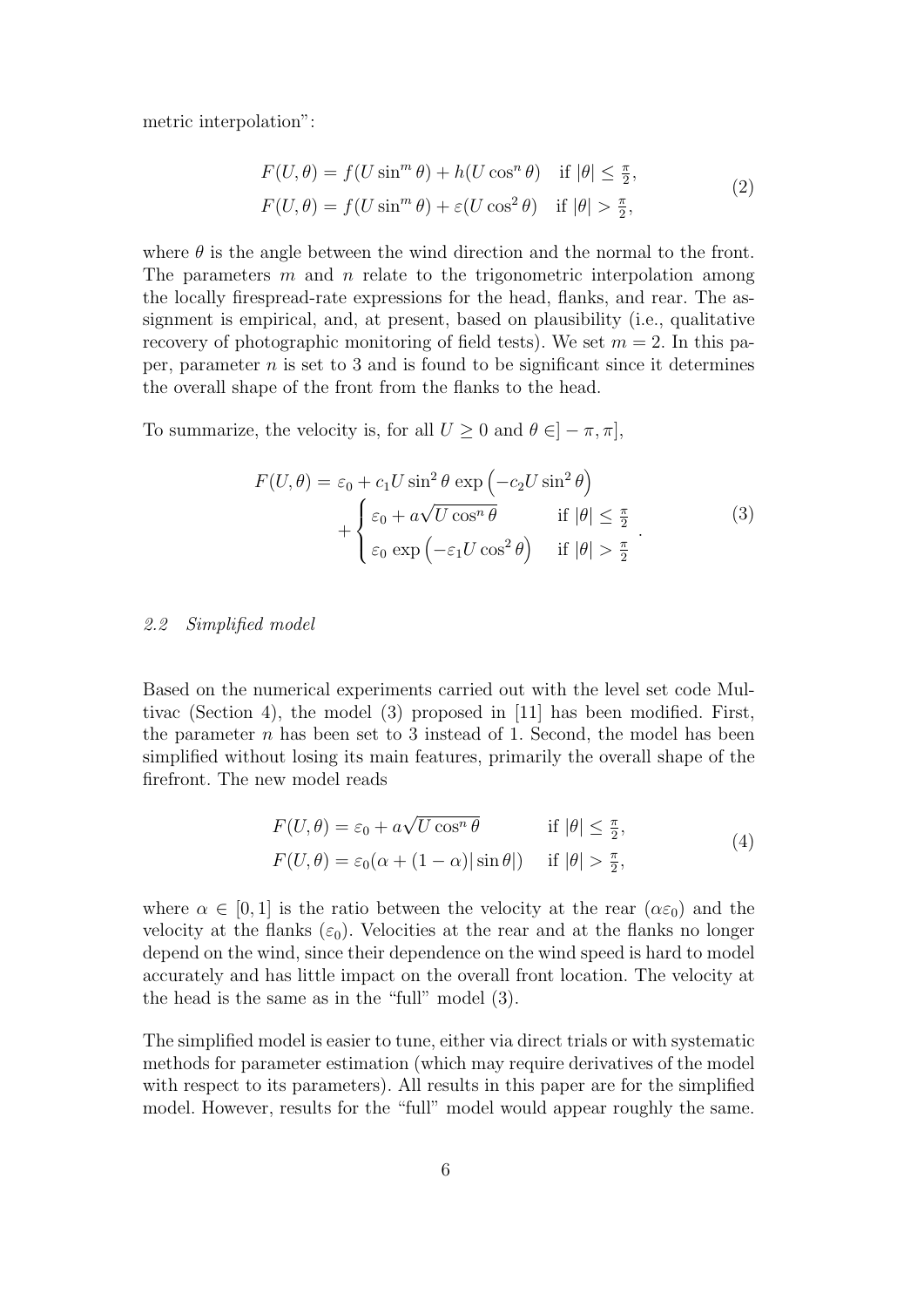## 3 Level Set and Fast Marching Methods

First introduced in [9], level set methods are Eulerian schemes for tracking fronts propagating according to a given speed function. In this section, we explain basic features of the level set methods used for firespread modeling.

## 3.1 Mathematical basis and technique

#### 3.1.1 Definitions

Assume the front evolves from the initial time  $t = 0$  to the final time  $t = T_f$ . For all  $t \in [0, T_f]$ , the front at time t is the set of points  $\Gamma(t)$  in  $\mathbb{R}^N$  where  $N = 2$  in case of the 2D simulations we carry out in this paper. We define  $\Gamma_0 = \Gamma(0)$  as the initial front.

For all  $t \in [0, T_f]$ , each point  $X \in \Gamma(t)$  with a well-defined normal moves in the direction normal to the front with a given speed  $F(X, \Gamma, t)$ . Notice that F may depend on the position, on the time and on local properties of the front itself (certainly the normal direction, not always defined, and possibly the local curvature or other properties).

The problem is to approximate  $\Gamma : [0, T_f] \to \mathbb{R}^N$ , given  $\Gamma_0$  and F.

#### 3.1.2 Strategy

The main idea is to evolve a function  $\varphi : \mathbb{R}^N \times [0, T_f] \to \mathbb{R}$  such that

$$
\forall t \in [0, T_f] \qquad \Gamma(t) = \left\{ x \in \mathbb{R}^N \bigg/ \varphi(x, t) = 0 \right\}. \tag{5}
$$

 $\varphi$  is called the level set function. At any time, the zero level set of  $\varphi$  is the front itself.  $\varphi$  could be any smooth (at least Lipschitz continuous) function satisfying equation (5).

It can be shown that  $\varphi$  obeys the equation

$$
\forall x \in \mathbb{R}^N \quad \forall t \in [0, T_f] \qquad \varphi_t(x, t) + F(x, \varphi(\cdot, t), t) \|\nabla_x \varphi(x, t)\|_2 = 0,\tag{6}
$$

where the velocity  $F$  is now defined everywhere in  $\mathbb{R}^N$  and depends on the front through its dependence upon  $\varphi$ , and where  $\|\cdot\|_2$  is the 2-norm. Details may be found in [10].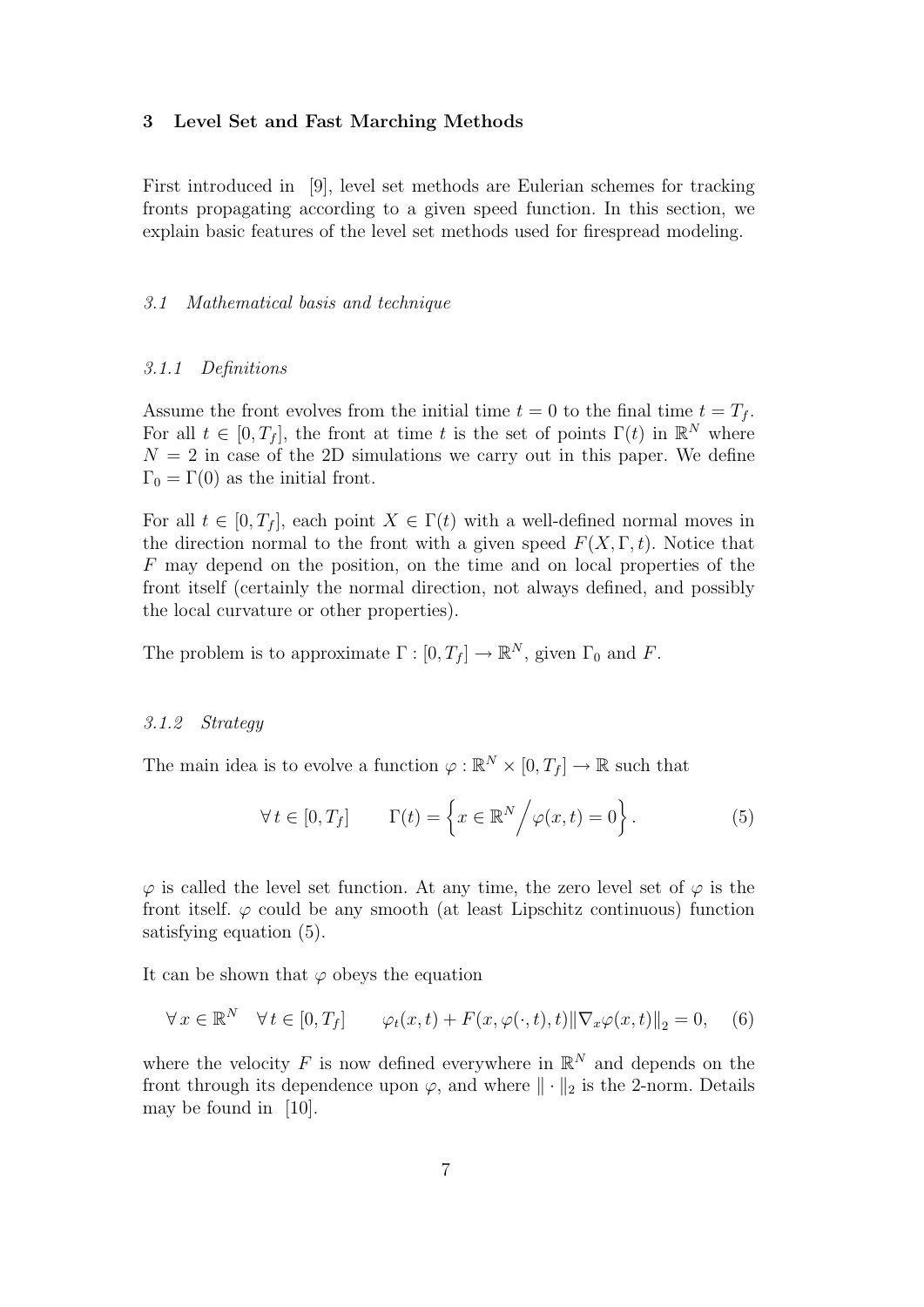Practical issues (e.g., initialization of  $\varphi$ ) make it convenient to replace the level set function  $\varphi$  with the signed distance to the front.

Then, if d is the Euclidean distance on  $\mathbb{R}^N$ , we define, for any given curve  $\Upsilon$ , the distance  $d_{\Upsilon}$  to  $\Upsilon$ :

$$
\forall x \in \mathbb{R}^N \qquad d_{\Upsilon}(x) = \min \left\{ d(x, P) / P \in \Upsilon \right\}.
$$
 (7)

Hence the signed distance  $\varphi$  for all  $x \in \mathbb{R}^N$  and  $t \in [0, T_f]$ :

$$
\varphi(x,t) = \begin{cases} d_{\Gamma(t)}(x) & \text{if } x \text{ lies outside the front } \Gamma(t) \\ -d_{\Gamma(t)}(x) & \text{if } x \text{ lies inside the front } \Gamma(t) \end{cases} \tag{8}
$$

Recall that  $\varphi(\cdot,0)$  is known as well as  $\Gamma_0$ ;  $\varphi(0)$  is the signed distance to  $\Gamma_0$ .

$$
\forall x \in \mathbb{R}^N \quad \varphi(x,0) = \begin{cases} d_{\Gamma_0}(x) & \text{if } x \text{ lies outside the front } \Gamma_0 \\ -d_{\Gamma_0}(x) & \text{if } x \text{ lies inside the front } \Gamma_0 \end{cases} . \tag{9}
$$

Equations (6) and (9) define the initial-value problem that is to be solved. Zero level sets of  $\varphi$  yield the front points.

This nonstationary problem involves the Hamilton-Jacobi equation (6). There may be multiple solutions to this equation. P.-L. Lions and M. G. Crandall defined the so-called "viscosity solution" of Hamilton-Jacobi equations [13; 14], which turns out to be the unique physical solution for which we search. Under given assumptions (mainly on the speed function  $F$ ), existence and uniqueness of the viscosity solution of the equation  $(6)$ , with some initial conditions, can be proved.

## 3.2 Advantages and disadvantages of level set methods

Several methods may be relevant to simulate the propagation of firefronts. One may want to use marker techniques, in which the front is discretized by a set of points. At each time step, each point is advanced according to the speed function. This Lagrangian methodology leads to low-cost computations, but requires care in the handling of topological changes.

Volume-of-fluid methods [15] represent the front by the amount of each gridcell that is inside the front. In each cell, the front is approximated by a straight line (horizontal or vertical, in most methods). Such methods can deal with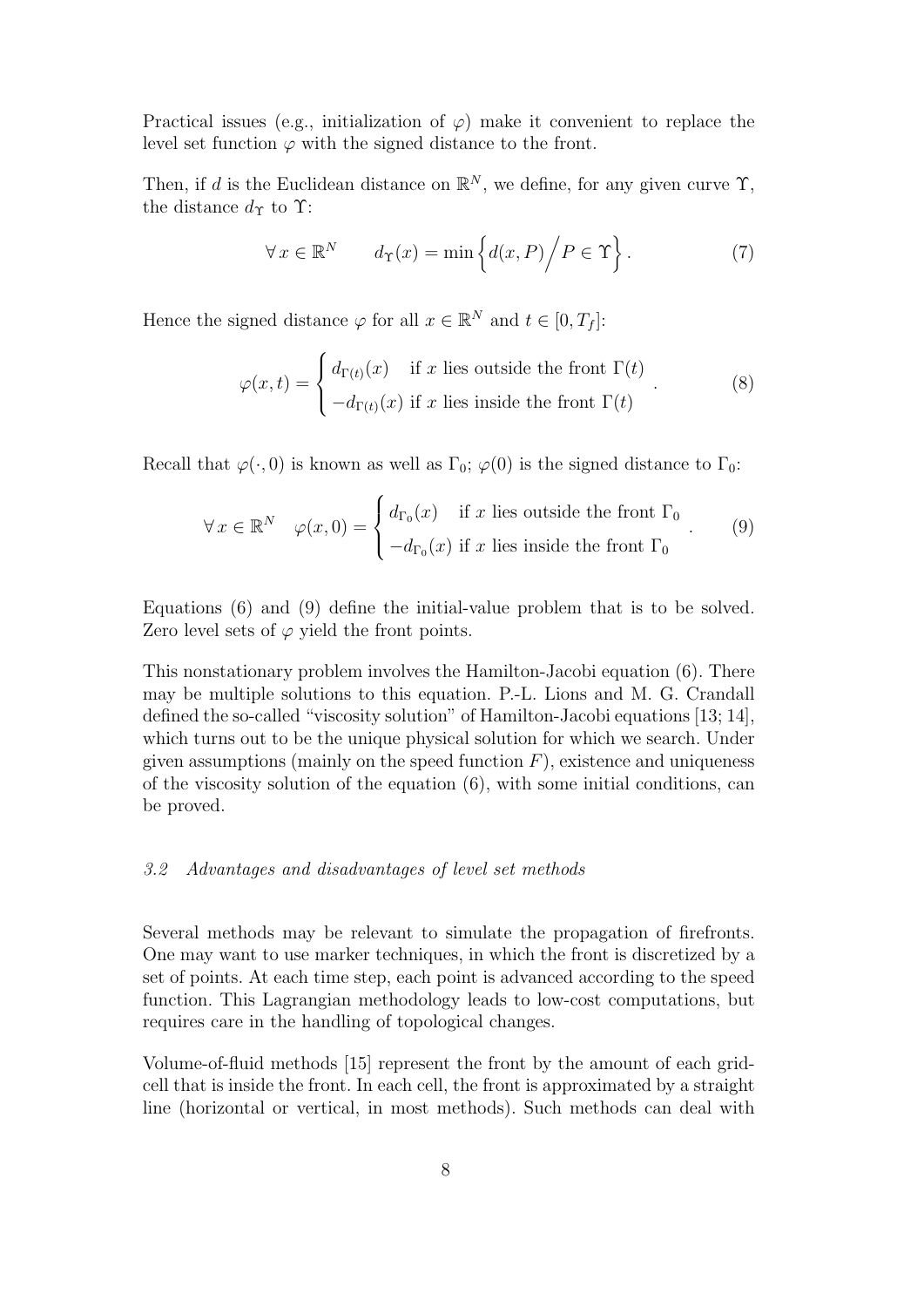topological changes, but the front representation can be inaccurate. In wildland firespread, the direction normal to the front is crucial because of the wind-direction-dependent speed function (see Section 2).

Level set methods automatically deal with topological changes that occur in wildland firespread, such as fronts merging and front convergence (in connection with unburnt "islands"). The level set description enables a fair estimate of the normal to the front, making it well suited to the fire propagation problem.

However, level set methods have disavantages. First, they embed the front in a higher-dimensional space. Helpfully, the narrow band level set method [16] is an efficient algorithm which almost decreases the problem dimension by one. Moreover, when it can be used, the fast marching method [17] provides a highly efficient algorithm.

The main reservation may be the lack of proof of convergence of numerical schemes for certain problems. For a given class of speed functions, the problem (6), with some initial conditions, may routinely be solved numerically [18]. However, no proof of convergence in mesh parameter or time step is yet available for some situations.

## 3.3 Quick review of numerical approximations

Numerical approximation to solutions of Hamilton-Jacobi equations is closely related to numerical approximation to hyperbolic conservation laws<sup>1</sup>. The point is to introduce a numerical Hamiltonian to approximate the Hamiltonian  $H = F \cdot \|\nabla_x \varphi\|_2.$ 

Crandall and Lions have proven that, for given Hamiltonians and initial conditions, a consistent, monotonic and locally Lipschitzian numerical Hamiltonian yields a solution that converges to the viscosity solution. Formal results may be found in  $[18]$  and  $[19]$ .

In one dimension,  $\varphi_t + H(\nabla_x \varphi) = 0$  may lead to the following approximation:

$$
\varphi_j^{n+1} = \varphi_j^n - \Delta t \, g\left(\frac{\varphi_{j+1} - \varphi_j}{\Delta x}, \frac{\varphi_j - \varphi_{j-1}}{\Delta x}\right). \tag{10}
$$

For instance, if the Hamiltonian is not convex, the Lax-Friedrichs scheme may

<sup>&</sup>lt;sup>1</sup> Notice that, from equation (6),  $\varphi_x$  satisfies a hyperbolic conservation law in the one-dimensional case.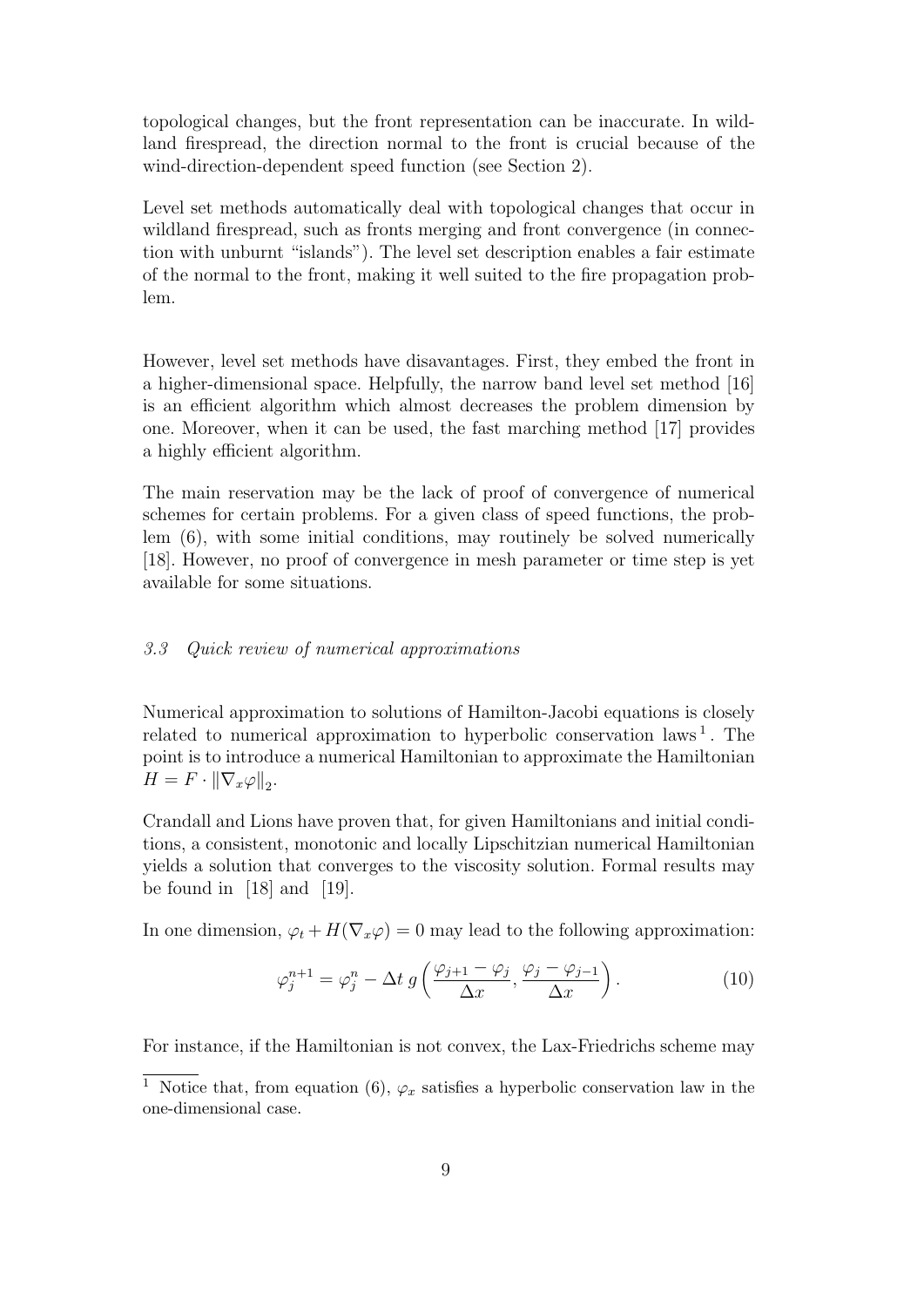be used [18]; then, the numerical Hamiltonian is

$$
\forall a, b \in \mathbb{R} \qquad g(a, b) = H\left(\frac{a+b}{2}\right) - \vartheta \frac{b-a}{2},\tag{11}
$$

where the monotonicity is satisfied on  $[-R, R]$  if  $\vartheta = \max_{-R \le a \le R} |H'(a)|$ .

Several schemes have been developed, from simple and efficient schemes as that of Engquist-Osher to high-order essentially nonoscillatory schemes [20].

## 3.4 Overview of complexity issues

Let the mesh (in  $\mathbb{R}^N$ ) be orthogonal with M points along each direction. Assume that the front is described by  $O(M^{N-1})$  points. The narrow band level set method makes it sufficient to update the level set function only in a narrow band (of width  $k$ ) around the front. For each time step, the complexity of the algorithm is therefore  $O(kM^{N-1})$ .

For an explicit temporal discretization the number of iterations is related to the Courant-Friedrichs-Lewy condition. Along  $x$ , the Courant number must be less than 1:

$$
\frac{\max |H'| \Delta t}{\Delta x} \le 1. \tag{12}
$$

Usually, controlling the accuracy of approximation is subordinate to space discretization, which means that the time step is adjusted so that the Courant number is taken close to 1.

Calculations may sometimes be sped up by reformulating the level set problem as a stationary problem. This leads to the so-called fast marching method [17]. Nevertheless, restrictions on the Hamiltonian prevent the use of this technique for some applications. The work of Sethian and Vladimirsky has overcome some limitations [21], but restrictive conditions still remain.

## 4 Code

#### 4.1 Introduction to the Multivac level set package

Multivac is a level set package freely available (under the GNU GPL license) at http://vivienmallet.net/fronts/. It is designed to be both efficient and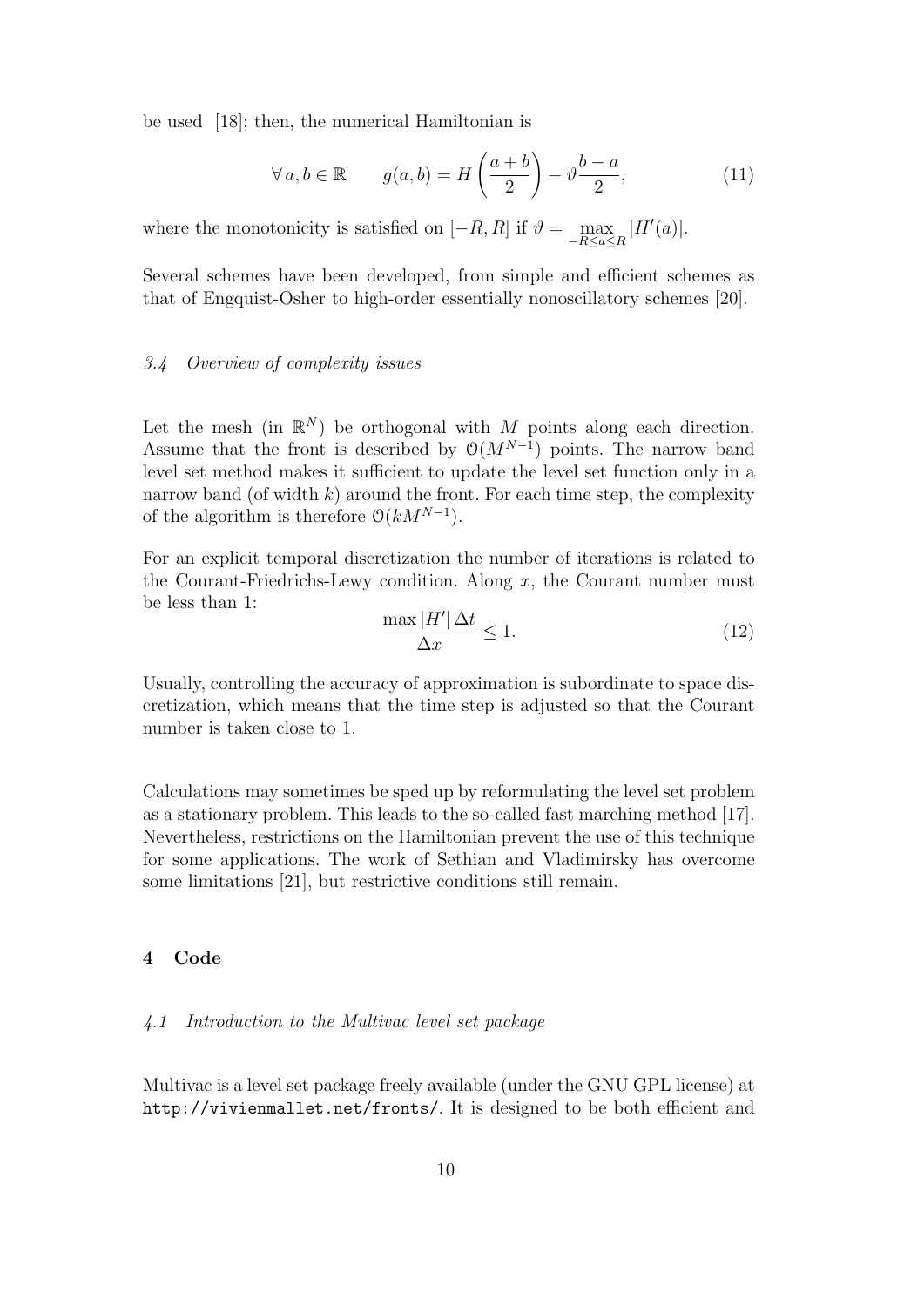extensible, so that it may be used for a large range of applications. To achieve these goals, Multivac is built as a fully object-oriented library in C++.

Multivac was designed independently of the firespread application described herein, but easily enabled firespread simulations, and is presently distributed with firespread-motivated functions. It has also been used in modeling the growth of Si-based nanofilms [22] and image segmentation.

The latest stable version available at the time of submission is Multivac 1.10.

## 4.2 Structure

The modularity of Multivac comes from its object-oriented framework, in which the main components of a simulation have been split into an equal number of objects. A simulation is defined by the following objects:

- $\bullet$  the *mesh*;
- the *level set function*;
- the velocity, which provides the propagation rate of the front according to its position, its normal, its curvature, and the time;
- the *initial* front;
- the *initializer*, which manages first initializations and initializations required by level set methods (e.g., the narrow band reconstruction);
- the *numerical scheme*, which advances the front in time;
- the *output* management.

For each item, a set of classes  $2$  with a common interface is available. For instance, several speed (i.e., propagation rate) functions are available through several classes, e.g. CConstantSpeed or CFireModel. All speed functions have the same interface, which allows users to define their own speed function on the same basis. The user principally provides speed rates as a function of the position, the time, the normal to the front and the curvature (these values are computed by Multivac itself).

## 4.3 Calling sequence

The whole is managed by an object of the class CSimulator. This object simply calls the *initializer* to perform the first initializations. Then it manages the loop in time (or iterations, in the case of the fast marching method) into

 $2\text{ A class is a user-defined type, in the manner of structures in C. Classes encapsulate}$ data (called attributes) and functions (called methods).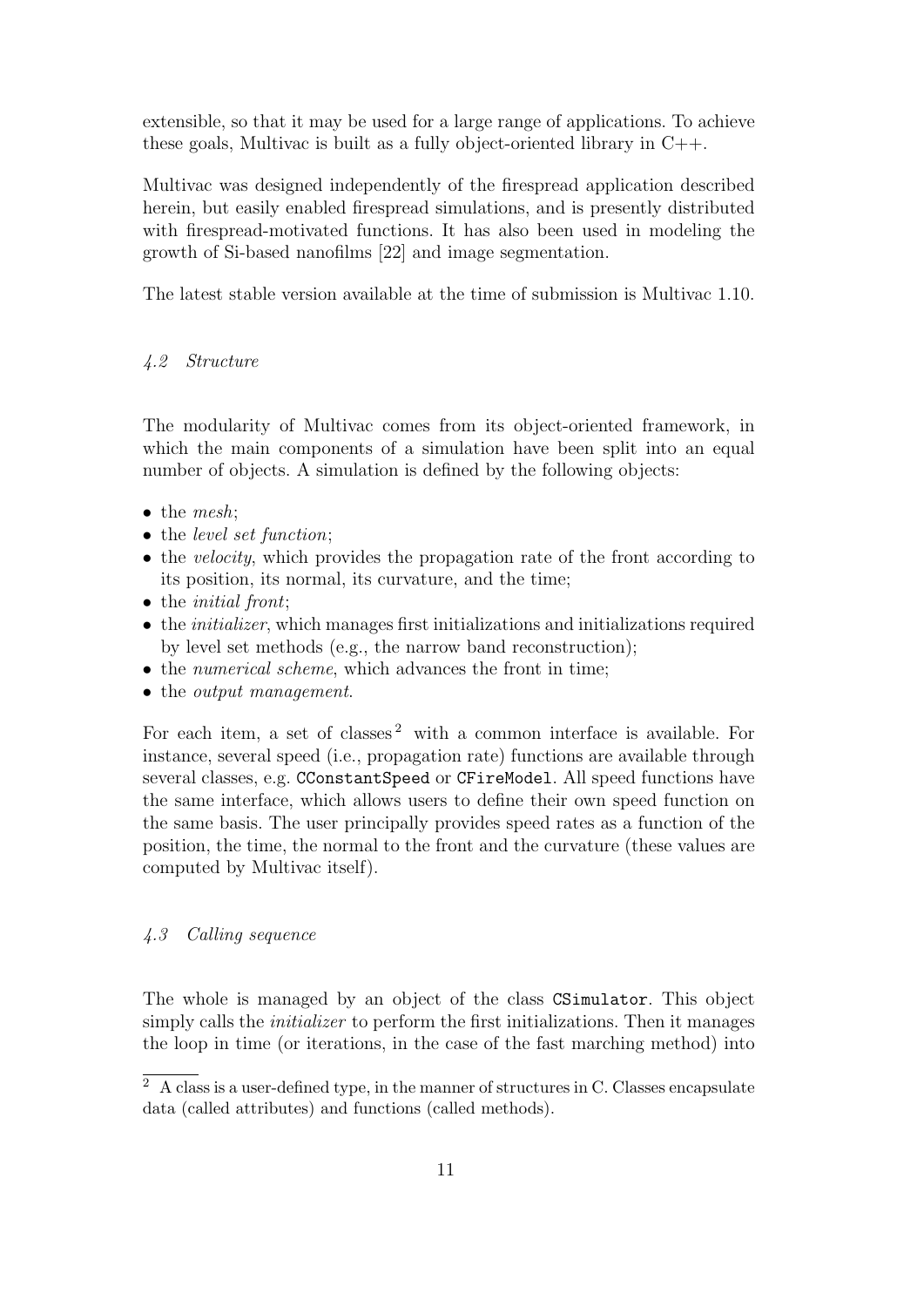

Fig. 2. Simplified overview of the architecture: the main communications between the objects within the class CSimulator.

which the *numerical scheme* is called to advance the front. The *initializer* is called again to reinitialize the signed distance function for the new step, and the object dedicated to post-processing requirements is called to save any needed data.

In each step, objects communicate with one another through methods (i.e., functions) of their interface. For example, the *velocity* object provides speed rates to the numerical scheme.

A simplified overview of the architecture is shown in Figure 2.

## 4.4 Overview of available classes

Multivac package (version 1.10) includes several classes which are listed in Table 1.

# 4.5 Other strengths, limitations and future work

Multivac takes advantage of  $C_{++}$  exceptions to track errors, and several debugging levels are defined, from a safe mode, in which all is checked, to a fast mode, in which performance is the primary concern.

There are currently two main limitations. First, Multivac deals only with uniform orthogonal meshes. However, extensions of level set methods to unstructured meshes exist (e.g., [24]) and they could be implemented within the Multivac framework. Adaptively refined meshes are also accommodated with additional mathematical complexity, though the implementation effort would be substantial. Second, Multivac deals only with two-dimensional problems.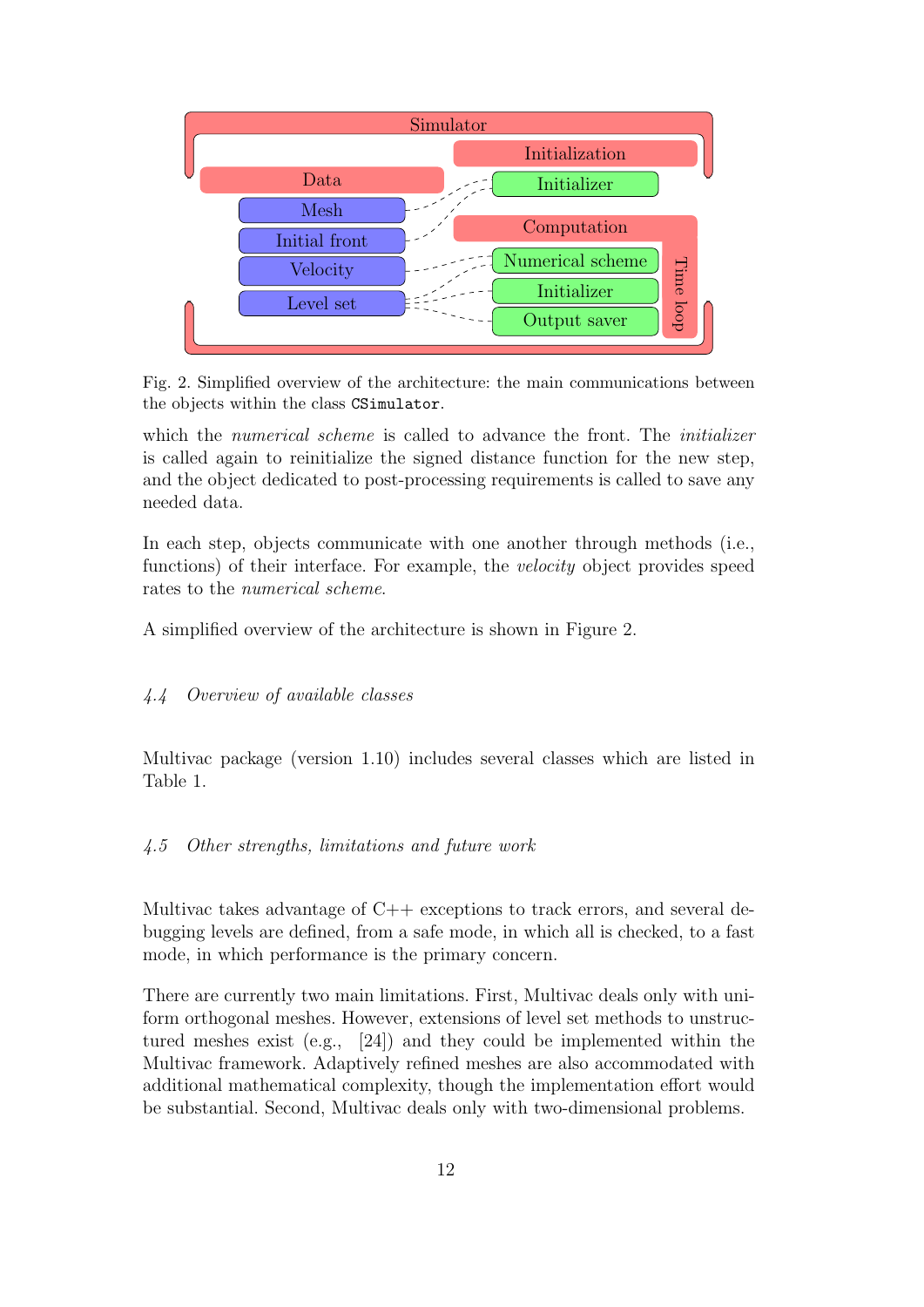| Category           | Available classes                            |  |
|--------------------|----------------------------------------------|--|
| Mesh               | Orthogonal mesh                              |  |
| Level set function | Defined on an orthogonal mesh                |  |
| Velocity           | Constant speed                               |  |
|                    | Piecewise constant speed                     |  |
|                    | Fire model                                   |  |
|                    | Simplified fire model                        |  |
|                    | Image intensity                              |  |
|                    | Image gradient                               |  |
| Initial front      | Circle                                       |  |
|                    | Two or three circles                         |  |
|                    | One or two circles with an island inside     |  |
|                    | Front defined by any set of points           |  |
| Initializer        | Basic initialization (no velocity extension) |  |
|                    | Extends the velocity with the closest        |  |
|                    | neighbor on the front                        |  |
| Numerical scheme   | Engquist-Osher, first order                  |  |
| (narrow band)      | Lax-Friedrichs, first order                  |  |
|                    | Engquist-Osher, ENO, second order            |  |
|                    | Chan-Vese algorithm $[23]$                   |  |
| Numerical scheme   | Engquist-Osher, first order                  |  |
| (fast marching)    |                                              |  |

Basic classes available in Multivac 1.10.

Work is planned to allow inverse modeling (parameter estimation based on data assimilation) within the framework of Multivac. The main idea is to replace the class CSimulator with a class dedicated to inverse modeling. Preliminary results show the framework extendibility, but this capability is not yet available in distributed versions. Future versions should include this feature, based on an innovative method for integrating sensitivities along with the front itself.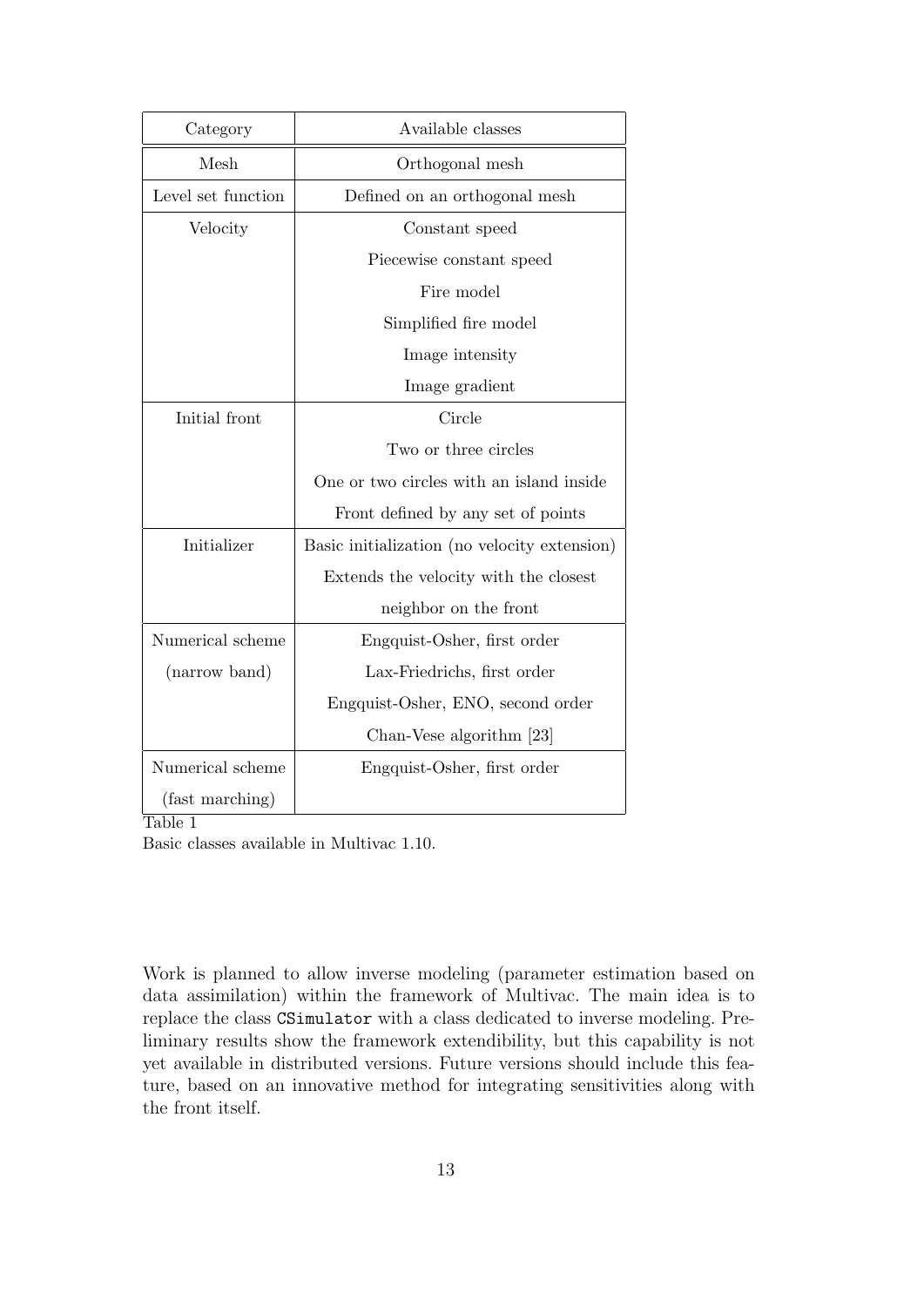## 5 Complexity and Convergence Studies

## 5.1 Convergence studies

In this section, we report convergence studies that are necessary to validate the code. As in [25], tests are carried out for a circle that expands in time with a unitary velocity. Details of the simulation are summarized in Table 2.

| Data.                 | Value                         | Comment       |
|-----------------------|-------------------------------|---------------|
| Domain                | $\Omega = [0,3] \times [0,3]$ |               |
| Initial front         | Circle                        |               |
| Circle center         | $(x_c, y_c) = (1.5, 1.5)$     | Domain center |
| Initial circle radius | $r_{initial}=0.5$             |               |
| Final circle radius   | $r_{final}=0.9$               |               |
| Velocity              | $F = 1.0$                     | Constant      |
| Duration              | $T_f = 0.4$                   |               |
| Time step             | $\Delta t = 10^{-4}$          |               |

Table 2

Simulation test-case.

We introduce three norms. The first is

$$
e_{spatial}^1 = |r_{simulated} - r_{final}|,\t\t(13)
$$

where  $r_{simulated}$  is the simulated radius, estimated as follows:

$$
r_{simulated} = \frac{1}{\text{card}(\Gamma_d)} \sum_{(x,y)\in\Gamma_d} d((x,y),(x_c,y_c)), \qquad (14)
$$

where  $\Gamma_d$  is the discretized front as returned by the simulation (at time  $T_f$ ), card is the cardinal (number of points) and d is the Euclidian distance.

Additionally, if  $T_{true}(x, y)$  is the time at which the front is supposed to reach the point  $(x, y)$ :

$$
e_{time}^2 = \sqrt{\frac{1}{\text{card}(\Gamma_d)} \sum_{(x,y)\in\Gamma_d} (T_f - T_{true}(x,y))^2}.
$$
 (15)

The last norm is an infinity norm:

$$
e_{time}^{\infty} = \max_{(x,y)\in\Gamma_d} |T_f - T_{true}(x,y)|.
$$
 (16)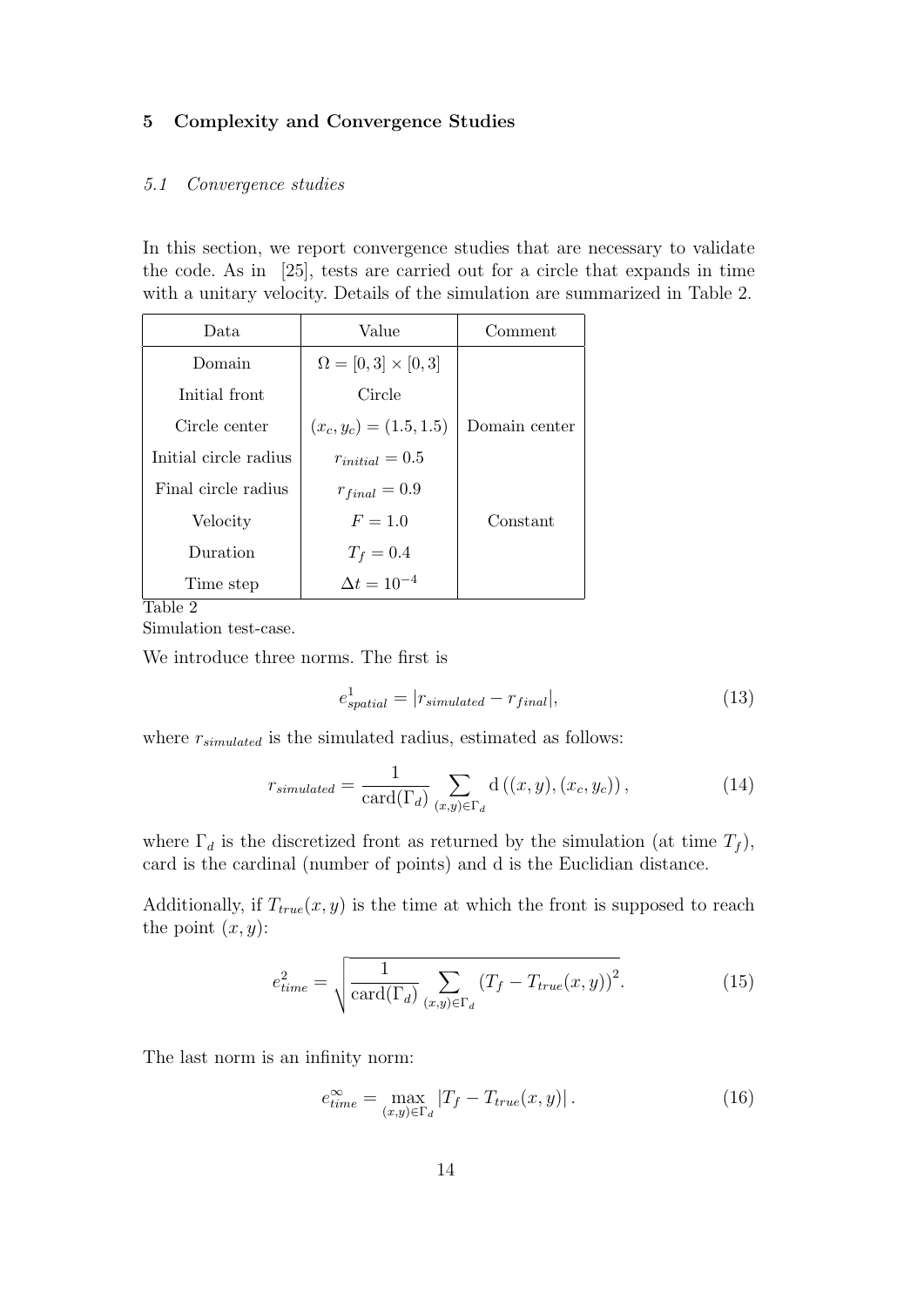| $\Delta x = \Delta y$ | $N_x = N_y$ | $e_{spatial}^{1} (\times 10^{3})$ | $e_{time}^{2} (\times 10^{3})$ | $e^{\infty}_{time}$ (×10 <sup>3</sup> ) |
|-----------------------|-------------|-----------------------------------|--------------------------------|-----------------------------------------|
| 0.01                  | 301         | 1.634                             | 1.753                          | 2.377                                   |
| 0.005                 | 601         | 0.855                             | 0.901                          | 1.191                                   |
| 0.0025                | 1,201       | 0.460                             | 0.474                          | 0.600                                   |
| 0.00125               | 2,401       | 0.244                             | 0.247                          | 0.299                                   |

Table 3 shows results for the first-order Engquist-Osher scheme with the narrow band method. The width of the band is 12 cells and the front lies within a band whose width is 6 cells.

Errors versus spatial discretization.

The first-order Lax-Friedrichs scheme and the second ENO Engquist-Osher scheme were also checked successfully. As for the second-order scheme, the full-matrix method, that is, without the narrow-band restriction, was used because the front reconstruction destroys the second-order accuracy.

#### 5.2 Complexity issues

Multivac was compiled under Linux with  $\frac{GNU}{g++}$  3.3, and the reference simulation (see Table 2) was launched on a Pentium 4 running at 2.6 Ghz. The width of the narrow band was 12 cells and the width of the inner band, in which the front lies, was 6 cells. If  $N_x = N_y = 1001$  (one million cells), the 4, 000 iterations were achieved in 14 s.

The complexity of the narrow band level set method is close to  $\mathcal{O}(N)$ , where  $N = N_x = N_y$ . Table 4 shows that linear complexity of the method is not observed. Instead, the complexity seems to be  $\mathcal{O}(N^2)$ . This is the complexity of the suboptimal algorithm currently used to rebuild the front. Moreover, the number of front reconstructions increases with the mesh refinement since the width of the narrow band does not change.

## 6 Applying Level Set Methods to Firespread Applications

## 6.1 Method and numerical scheme

The speed function (3) introduced in the level set equation (6) provides an Hamiltonian with nontrivial dependencies. Because of these dependencies (particularly the non-convexity of the Hamiltonian), neither the fast marching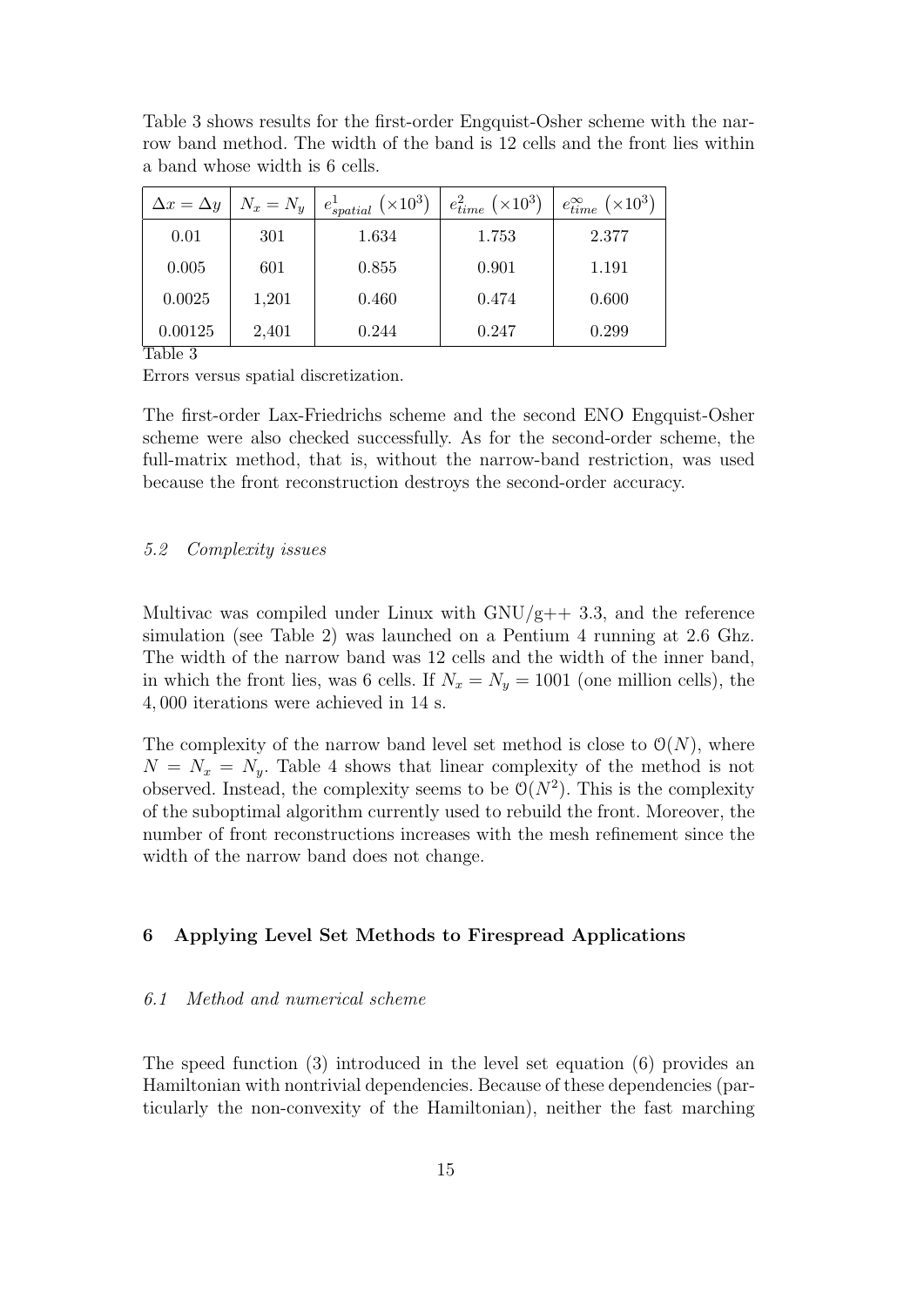| $\Delta x = \Delta y$ | $N_x = N_y$ | Timings (s) |
|-----------------------|-------------|-------------|
| 0.03                  | 101         | 0.4         |
| 0.015                 | 201         | 0.9         |
| 0.01                  | 301         | 1.6         |
| 0.0075                | 401         | 2.6         |
| 0.006                 | 501         | 4.0         |
| 0.005                 | 601         | 5.6         |
| 0.004285714           | 701         | 7.4         |
| 0.00375               | 801         | 9.5         |
| 0.003333333           | 901         | 11.9        |
| 0.003                 | 1001        | 14.1        |

Timings versus spatial discretization.

method nor its extension to anisotropic problems can be applied. The narrowband level set method is more relevant.

A highly accurate numerical scheme is not required for the investigations reported here. The discrepancies between the numerical simulation and the exact solution should be considered in the context of other approximations: the model itself is simplistic; input parameters such as wind speed or fuel density are typically not accurately estimated; the location of the initial front introduces further uncertainties. A first-order scheme suffices for our purposes.

Since the Hamiltonian involved is not convex with respect to spatial derivatives of the level set function, the first-order Lax-Friedrichs scheme (refer to equation (11)) is well suited. To minimize introduction of diffusivity, a local Lax-Friedrichs scheme may be used as well.

As previously advocated, the timestep  $\Delta t$  is chosen according to the Courant-Friedrichs-Lewy condition (12):

$$
\Delta t = \frac{\alpha \Delta x}{\max |H'|},\tag{17}
$$

where  $\alpha \leq 1$ ;  $\alpha$  is not kept constant in the tests that we undertake. Nevertheless, the Courant-Friedrichs-Lewy condition is estimated at every iteration with an (a priori) approximation to  $\max |H'|$  along x and y, which leads to:

$$
\Delta t \le \frac{\Delta x}{a(\frac{n}{2} + 1)\sqrt{U}}.\tag{18}
$$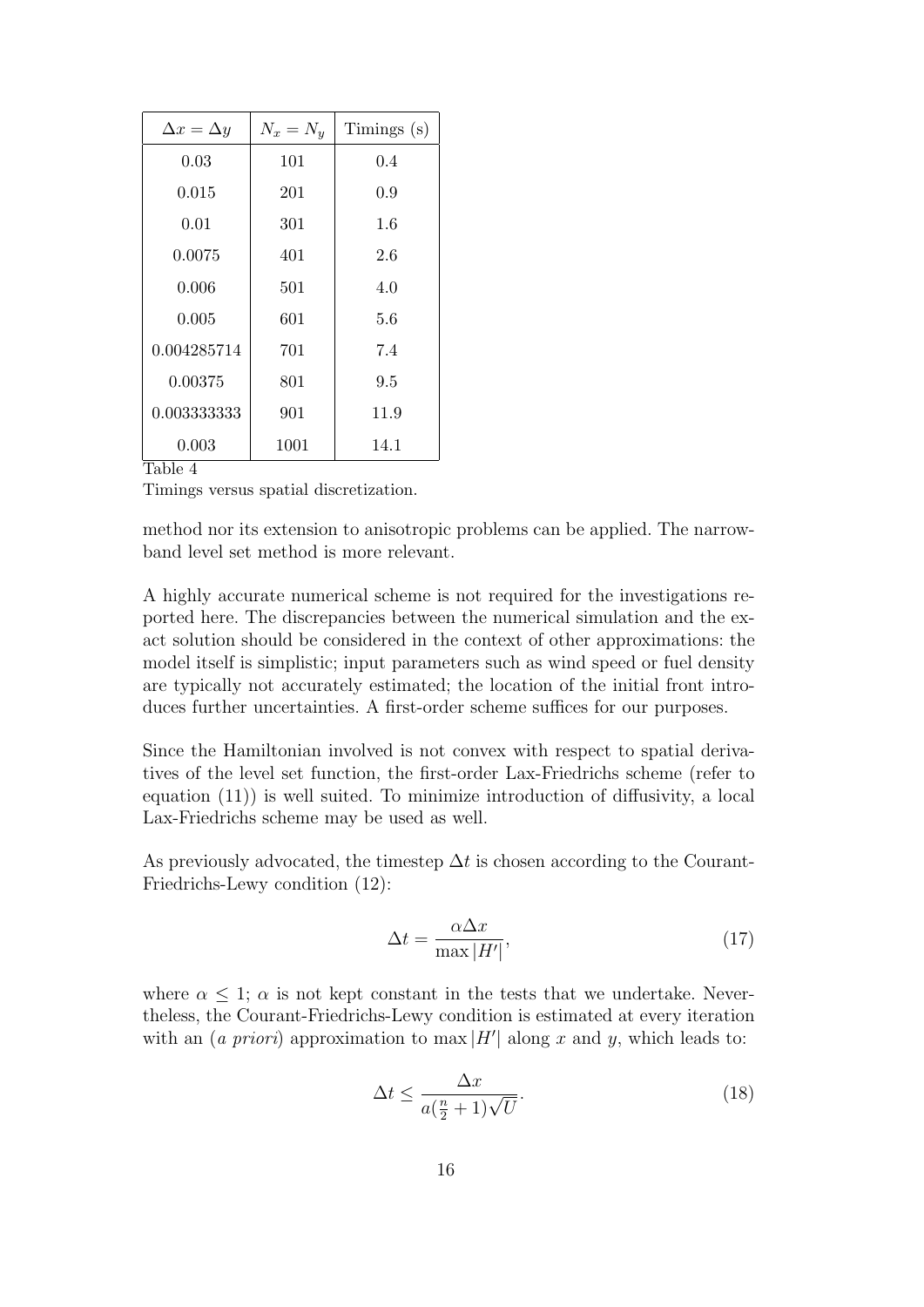| Parameter        | Value            | Parameter              | Value                         |
|------------------|------------------|------------------------|-------------------------------|
| $\boldsymbol{n}$ | 3                | Domain                 | $\Omega = [0,3] \times [0,3]$ |
| U                | 100              | Initial front          | Circle                        |
| $\boldsymbol{a}$ | 0.5              | Circle center          | (1.5, 1.0)                    |
| $\varepsilon_0$  | 0.2              | Initial circle radius  | $r_{initial}=0.5$             |
| $\alpha$         | 0.5              | Velocity               | $F = 1.0$                     |
| $\Delta x$       | $3\cdot 10^{-3}$ | Duration               | $T_f = 0.1$                   |
| $\Delta y$       | $3\cdot 10^{-3}$ | Time step              | $\Delta t = 5 \cdot 10^{-5}$  |
| $\Delta t$       | $10^{-4}$        | Spatial discretization | $N_x = N_y = 1001$            |
| $T_f$            | 0.1              |                        |                               |

The main characteristics of the simulation, including model parameters (refer to equation (3)), are gathered in Table 5.

Parameters and their default values.

# 6.2 Results

The simulation described by Table 5 is shown in Figure 3. The figure shows snapshots of the front, initially circular, at subsequent times, under a constantmagnitude wind blowing from left to right. Since thoroughly burnt areas cannot be burnt again (on the time scale of the simulation), the area enclosed by the front increases with time. The rear, the flanks and the head of the front are clearly identifiable.

The reference simulation is slightly modified to show the ability to deal with multiple fronts – Figure 4. It demonstrates the capability to deal with the merging of fronts (two main fronts), and to deal with the so-called islands, i.e. an unburnt area surrounded by a burnt area.

In Figures 5 and 6, we use the same parameters as in Table 5 but  $\Delta t =$  $2.5 \cdot 10^{-5}$ , and a depends on x, a being equal to 0.5 if  $x < 1.7$ , and  $a = 0.25$ (Figure 5) or  $a = 1.0$  (Figure 6) if  $x > 1.8$ , and a being linearly interpolated for intermediate values of x. Since  $\alpha$  takes into account the available fuel loading, these two simulations roughly show the influence of the inhomogeneous available fuel loading, should it increase (Figure 5) or decrease (Figure 6). The inherent decrease of the radius of curvature at the head for a constantdirection wind suggests that some vacillation of wind direction contributes when the head broadens under otherwise uniform conditions (including uniform fuel load).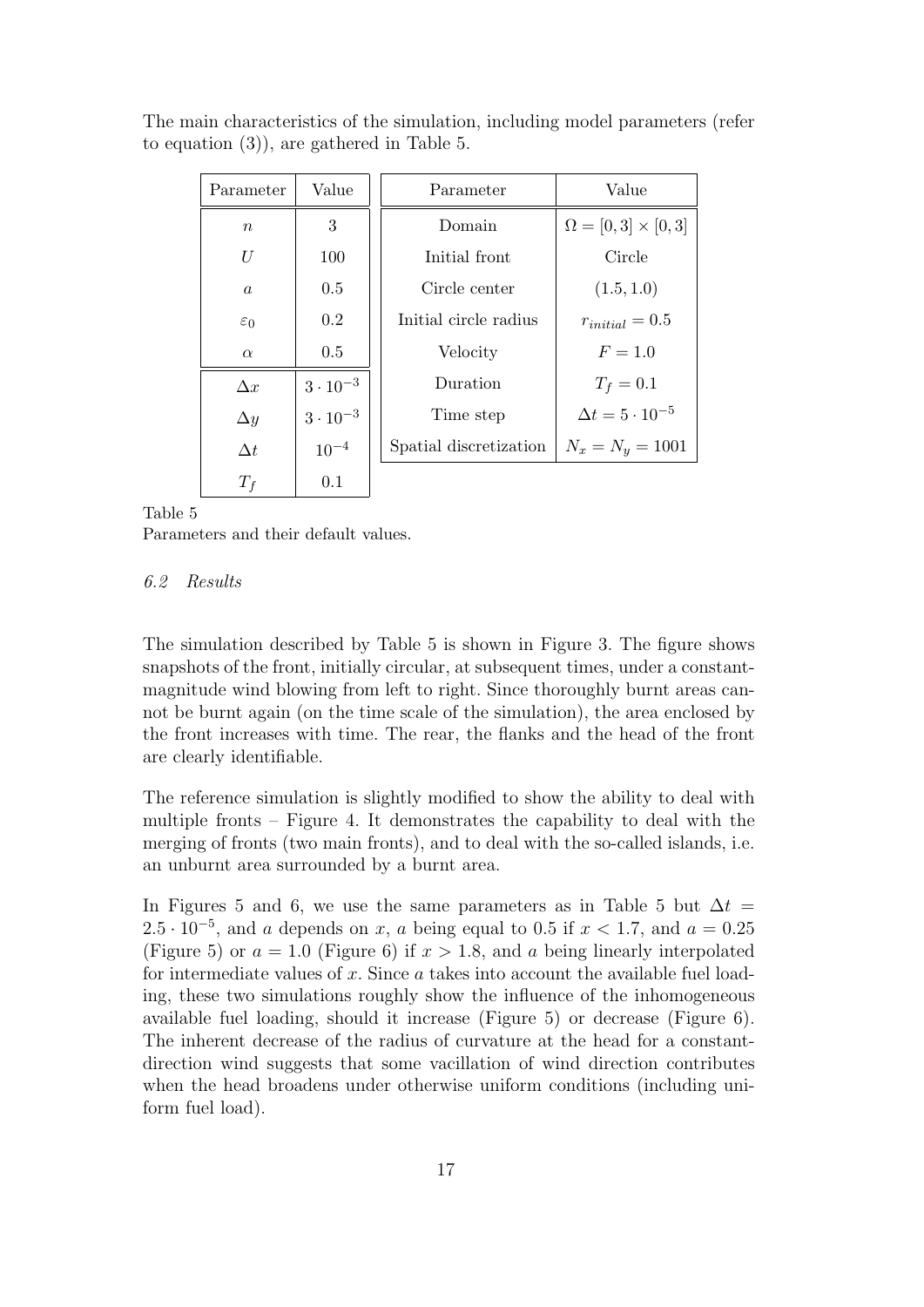

Fig. 4. Two main fronts merge, and an island – the unburnt area within the biggest front – is burnt.

Figure 7 shows the impact of a rotating wind direction. If north is toward the top of the figure, then the wind is oriented first west-to-east and tends later to south-to-north.

The next two Figures 8 and 9 show the behavior of two fronts subject to a simple-counterflow wind, i.e., a wind defined as:

$$
\overrightarrow{U}(x,y) = \begin{pmatrix} -ux \\ uy \end{pmatrix}
$$
 (19)

where  $u$  is set to 100. A counterflow exemplifies wind conditions well suited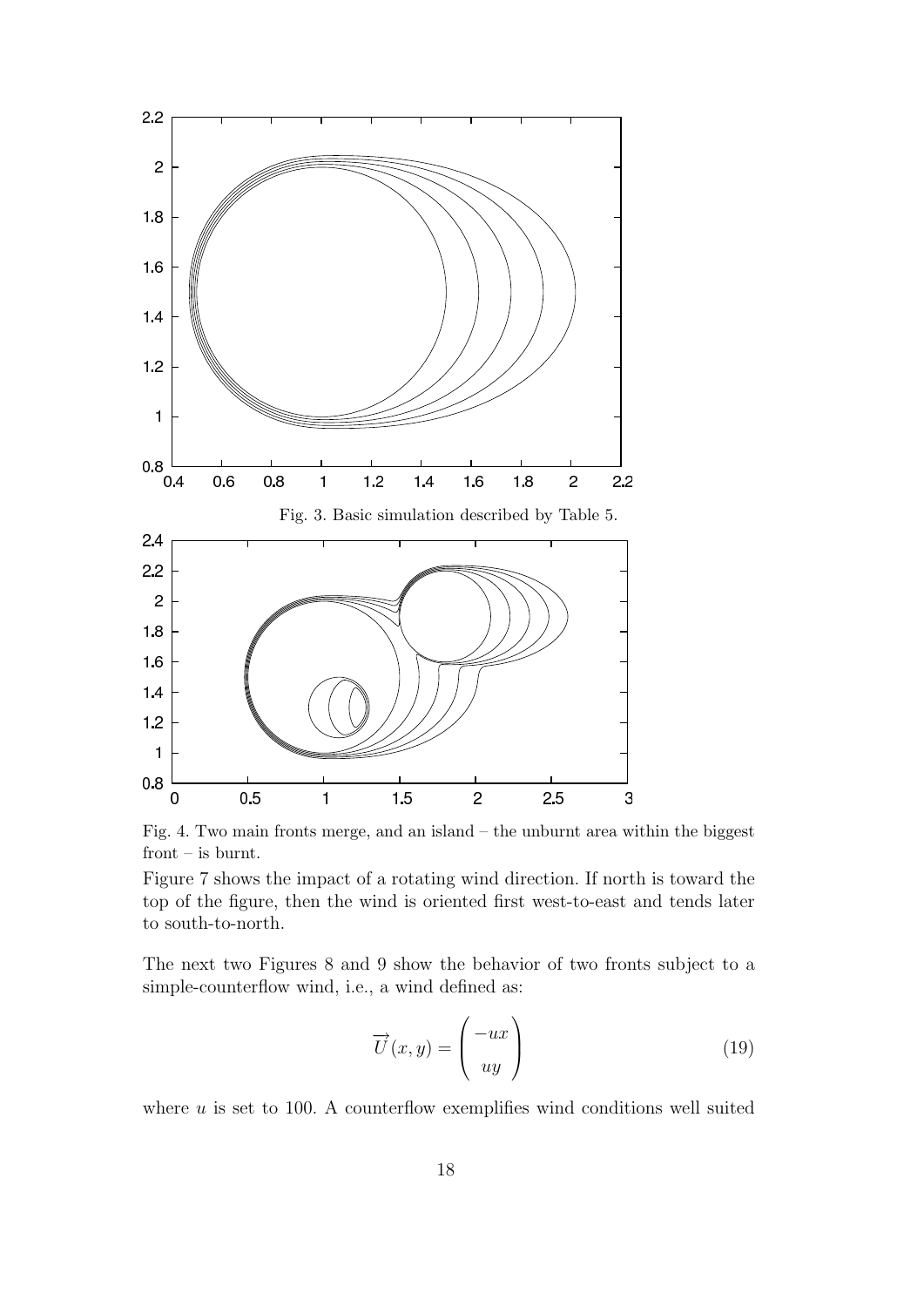

Fig. 5. The front slows down at the head for  $a = 0.25$  if  $x > 1.8$ . The final time is changed to  $T_f = 1.5$ .



Fig. 6. The front advances faster at the head for  $a = 1.0$  if  $x > 1.8$ .

for setting a backfire, to preburn the vegetation in the path of a wind-aided fire.

The last Figure 10 shows a front that propagates over an idealized hill. Where the slope is positive (between  $x = 1.6$  and  $x = 1.7$ ), the firefront typically advances faster. Downhill the front typically slows down [26, pp. 94–97]. The speed function is therefore modified to take into account the slope  $s$ :

$$
F_{\text{topography}} = F \times e^{2s},\tag{20}
$$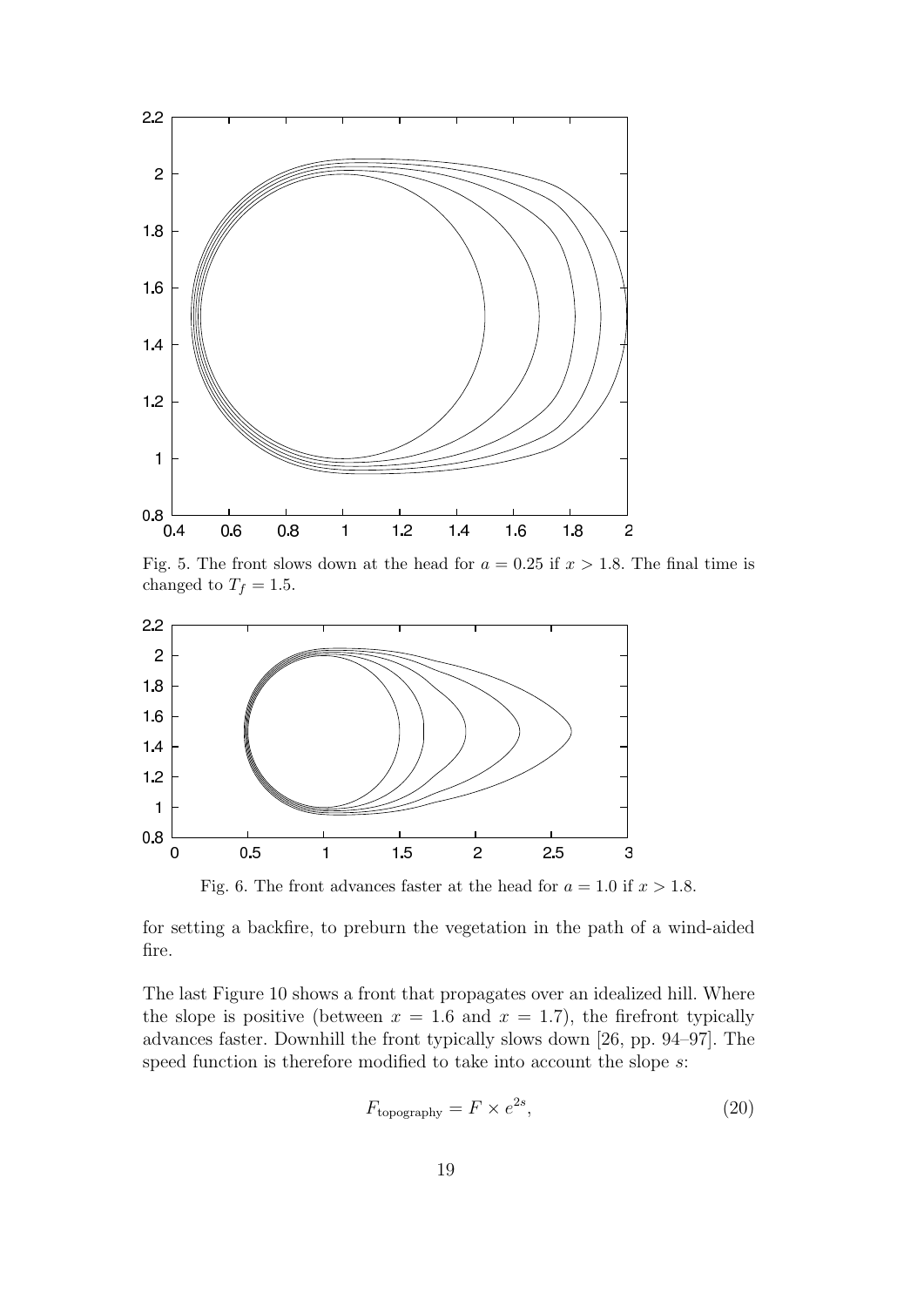

Fig. 7. Same as the reference simulation, but with a changing wind direction.



Fig. 8. Evolution of the merged front from initially two mirror-image fronts, one to each side of the stagnation line for a converging x-component wind, but both to one side of the stagnation line for a diverging y-component wind.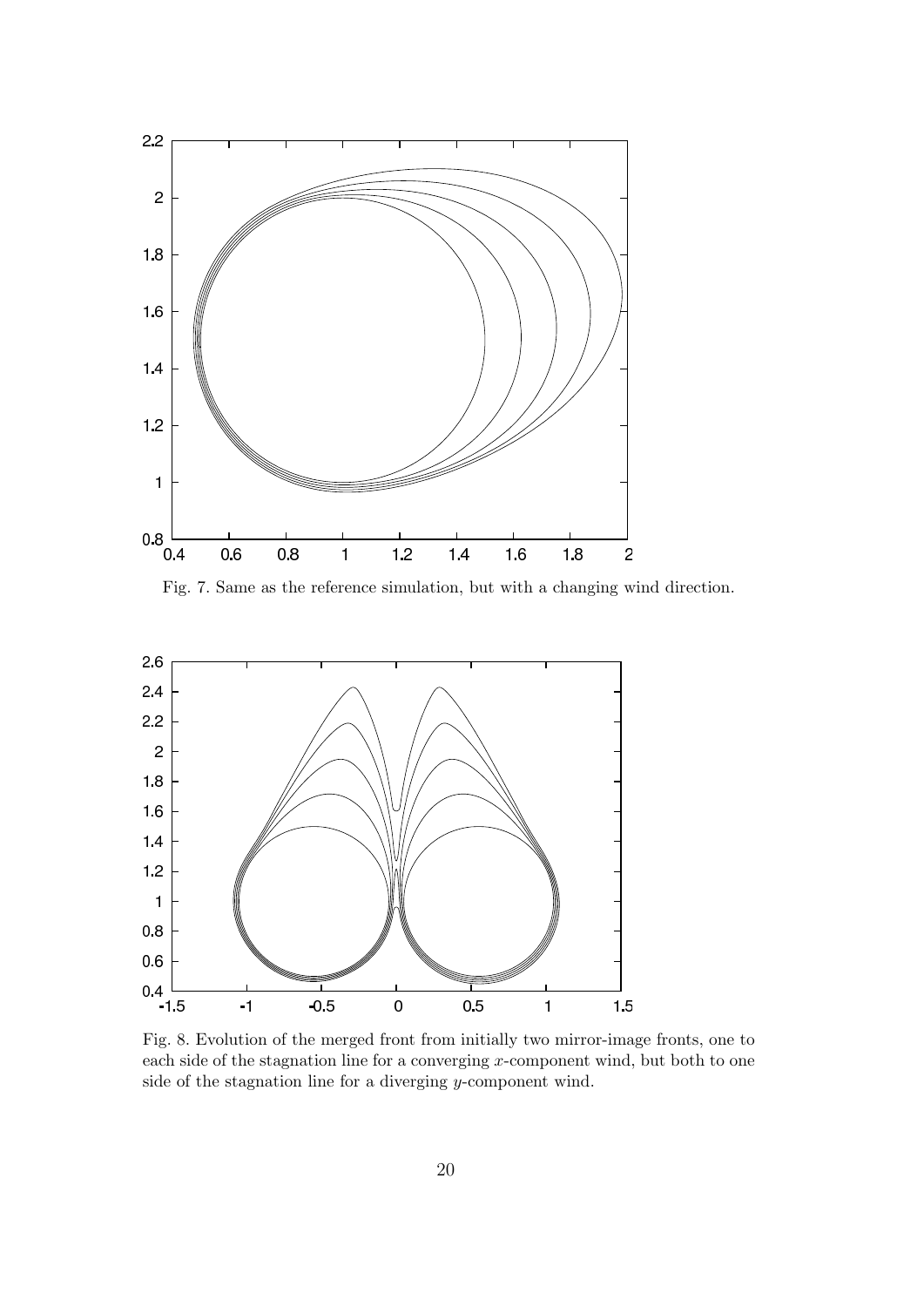

Fig. 9. Evolution of the merged front from initially two mirror-image fronts, here symmetrically sited relative to a simple counterflow wind.

where s is in radians.

# 7 Conclusion and Future Prospects

A semi-empirical, equilibrium-type firespread rate has been used to model a wind-aided firefront propagation across wildland surface vegetation. In this formulation, the rate depends primarily on the wind speed, and the angle between the wind direction and the normal to the firefront (idealized as a onedimensional interface). In scenarios arising in practice, the front may consist of several closed curves (possibly nested) that can merge as they propagate.

Level set methods appear capable of treating the model formulated to simulate wildland fire evolution. They treat readily the topological changes that may occur to the firefront, and they are known to converge to the physical solution of front tracking problem.

They were applied via the Multivac package. This open-source library is designed to handle a wide range of applications without loss of computing performance. It includes several algorithms and numerical schemes, primarily for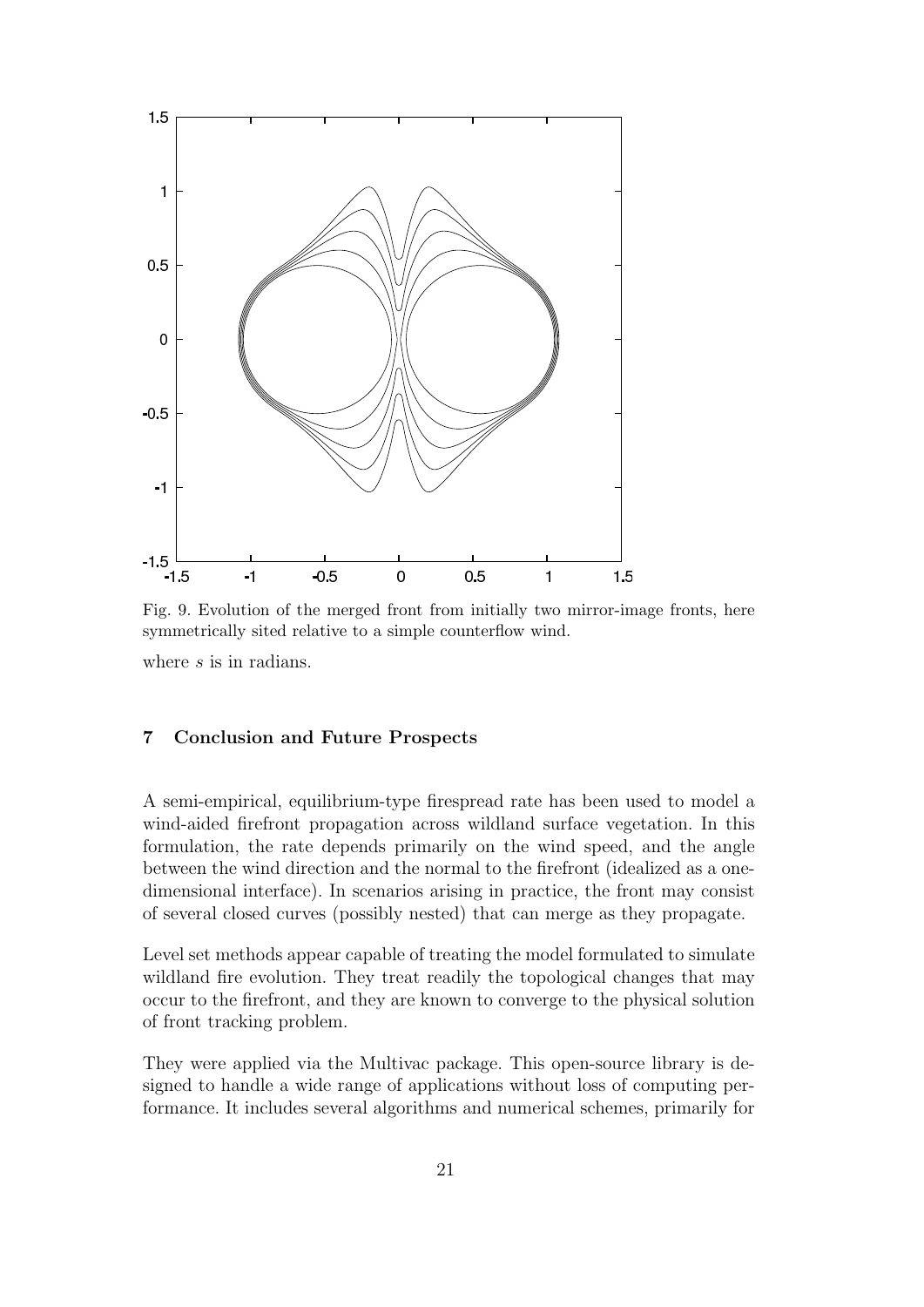

Fig. 10. Taking into account topography: the front propagates over an idealized hill.

the narrow-band level set method, which is more computationally efficient than the full level set method.

A possible direction for future work is to focus on parameter estimation within the context of the simple model illustrated herein. A cost is introduced to measure the distance between the simulated front and ground, aerial, and/or satellite observations. The discrepancy between the simulated and observed positions of the front may be based either on the front arrival times (at monitored locations), or on distances between the simulated front and the monitored locations (at arrival times). For gradient-based optimization methods, the main challenge is to compute the derivative of the cost function with respect to the parameters. An adjoint code being difficult to construct, alternative methods should be sought.

This work could help guide fire-control tactics. The objective function would then penalize front advance into societal assets, and penalize the cost of the firefighting activity. The parameters would be the model variables modifiable by firefighting countermeasures. The links between this optimization problem and shape optimization should be investigated.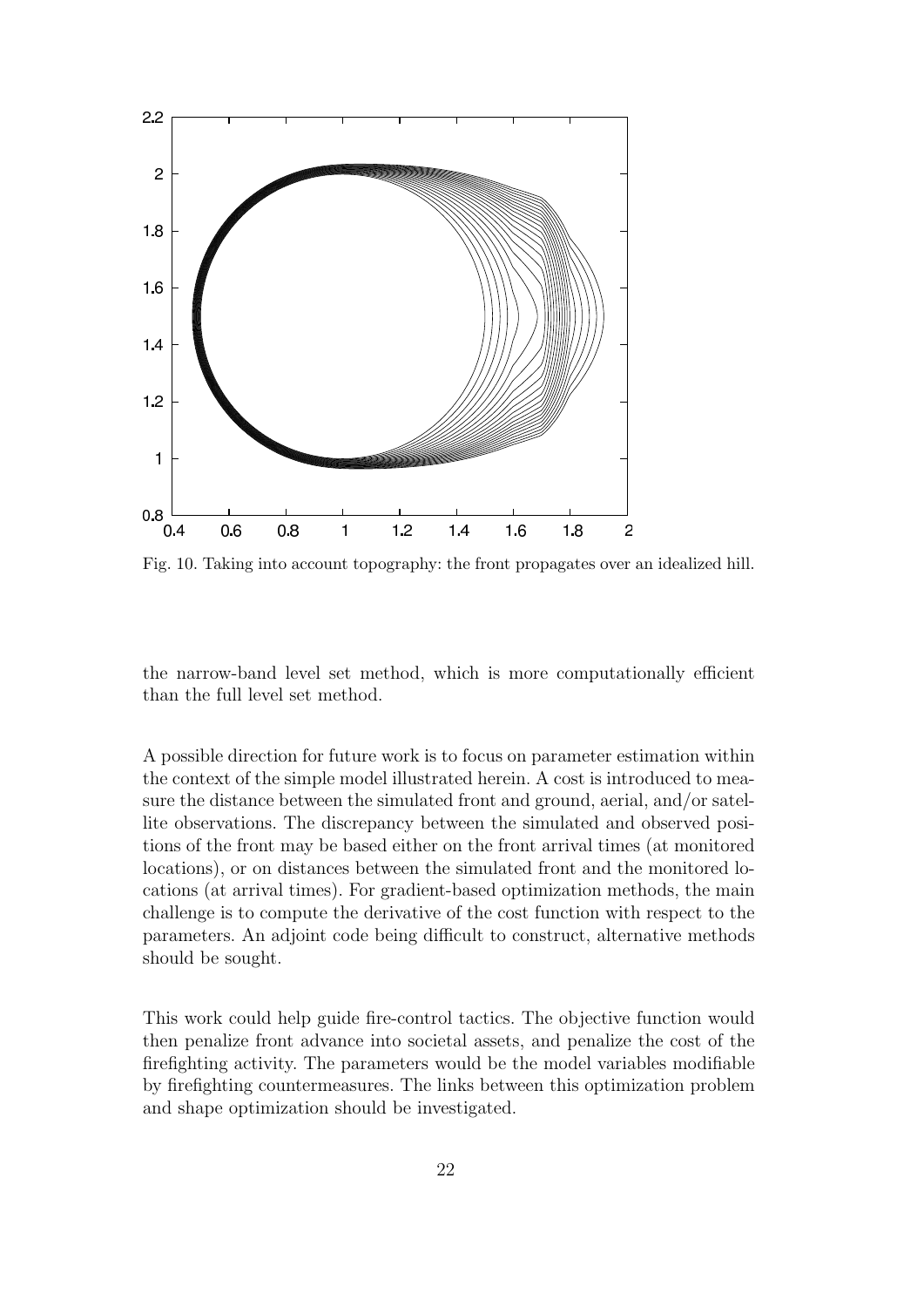## Acknowledgments

The support of the National Science Foundation under grant CCF-03-52334 and the U.S. Department of Agriculture Forest Service under grant SFES 03-CA-11272169-33, administered by the Riverside Forest Fire Laboratory, a research facility of the Pacific Southwest Research Station, is gratefully acknowledged. The authors are particularly indebted to Dr. Francis M. Fujioka of Riverside for enhancing the relevance of our research through his technical advice, and for his support for the training of summer students in the computational technology of firespread and fire imaging.

## References

- [1] Stephen Pyne. Tending Fire Coping With America's Wildland Fires. Island Press, 2004.
- [2] T.N. Palmer, G.J. Shutts, R. Hagedorn, F.J. Doblas-Reyes, T. Jung, and M. Leutbecher. Representing model uncertainty in weather and climate prediction. Annual Review of Earth and Planetary Sciences, 33:163–193, 2005.
- [3] J. L. Coen. Encyclopedia of Atmospheric Sciences, chapter Wildfire Weather, pages 2,586–2,596. Academic Press, 2003.
- [4] M. A. Jenkins, T. L. Clark, and J. L. Coen. Forest fires Behavior and ecological effects, chapter Coupling atmospheric and fire models, pages 257–302. Academic Press, 2001.
- [5] R.C. Rothermel. A mathematical model for predicting firespread in wildland fuels. Research Paper INT-115, USDA Forest Service, Intermountain Forest and Range Experiment Station, Ogden, 1972.
- [6] D. W. Carlton. The impact of changing the surface fire spread model. Technical report, JFSP, 2003.
- [7] Mark A. Finney. FARSITE: Fire area simulator-model development and evaluation. Technical report, USDA Forest Service, 1998.
- [8] J. C. S. André, J. M. Urbano, and D. X. Viegas. Forest fire spread models: the local quasi-equilibrium approach. Combustion Science and Technology, 178(12):2,115–2,143, 2006.
- [9] S. Osher and J. A. Sethian. Fronts propagating with curvature-dependent speed: algorithms based on Hamilton-Jacobi formulations. Journal of Computational Physics, 79:12–49, 1988.
- [10] J. A. Sethian. Level set methods and fast marching methods. Cambridge University Press, 1999.
- [11] F. E. Fendell and M. F. Wolff. Forest fires Behavior and ecological effects, chapter Wind-aided fire spread, pages 171–223. Academic Press, 2001.